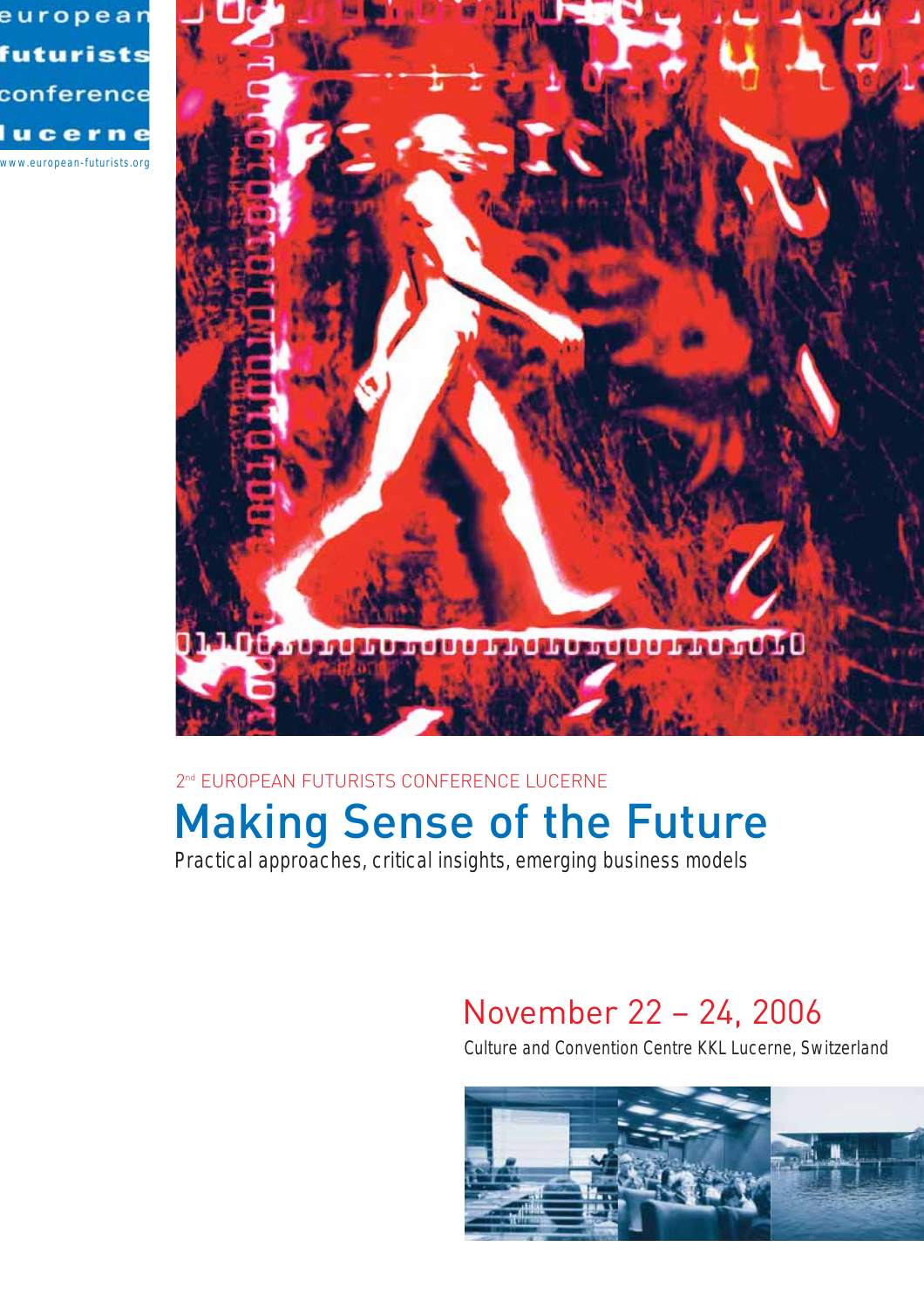#### 2 Programme Overview

#### Practical Approaches Pre-Conference

**Welcome** Georges T. Roos, Managing Director European Futurists Confernce Lucerne 13.00

**E-Scanning, Auto-Scanning, Open Source Scenarios and Futures Mash-Ups: Reviewing Emerging Futures Research Tools** Dr. Wendy L. Schultz, Infinite Futures, Oxford 13.05

> **Futures Methods: Putting Them Into Practise**

Prof. John S. Ratcliffe, Dublin Institute of **Technology** 

- Choose your Workshop **Introduction: Workshops 1-4** Dr. Susan Blackmore, Prof. Markku Wilenius, Stefan Holtel, Prof. Barbara Adam 13.30
- **Introduction: Workshops 5-8** 13.45 Dr. Arnim Wiek and Dr. Michael Siegrist, Dr. Pierre-Alain Schieb, Dr. Kerstin Cuhls, Thierry Kneissler, Monika Herrmann
- Workshop 1 **The Evolution of Meme Machines** Dr. Susan Blackmore, Bristol 14.00

Workshop 2 **Creative Knowledge Capital as the Future Core Asset for Organisations** Prof. Markku Wilenius, Finland Futures Research Center, Turkku

Workshop 3 **Communication for the 21<sup>st</sup> Century: Analyzing WEB 2.0 Applications** Stefan Holtel, Vodafone Global Group R&D

Workshop 4 **Futures Made, Mapped and Minded: An Exploration of the Futurist's Toolkit for Action, Knowledege and Ethics** Prof. Barbara Adam, Cardiff University

- 15.30 Coffee Break
- Workshop 5 16.00 **Foresight of People's Risk Perception – the Example of Nanotechnology** Dr. Arnim Wiek and PD Dr. Michael Siegrist, Federal Institute of Technology, Zurich

Workshop 6 **Bioeconomy 2030: Designing a Policy Agenda**

Dr. Pierre-Alain Schieb, Head of Future Projects OECD, Paris

Workshop 7 **Learning from National German Foresight Processes: Tools for Including Different Stakeholders** Dr. Kerstin Cuhls, Fraunhofer Institute,

Karlsruhe Workshop 8

**Future Screening and Innovations at PostFinance**  Thierry Kneissler, PostFinance and Monika Herrmann, moderning

- **The Rise and Fall of Globalisation:**  17.30 **an Example of Socionomics in Action** Prof. John L. Casti, Technical University of Vienna, former faculty member of Santa Fe Institute
- **Closing of Pre-Conference** Dr. Wendy L. Schultz and Prof. John S. Ratcliffe 18.15
- **Futurists Reception** Hotel Schweizerhof 20.00

#### Critical Insights & Emerging Business Models Main Conference

Thursday, November 23, 2006

- **Opening of 2nd EUROPEAN FUTURISTS CONFERENCE LUCERNE** Georges T. Roos, Managing Director EFCL 10.00
- **Critical Insights & Emerging Business Models – Conference Targets and Goals** Rohit Talwar, CEO Fast Future 10.10
- **Global Challenges and Futures Thinking** Ged Davis, Managing Director World Economic Forum 10.20
- **The Future of Social Network** Penny Power, Founder and CEO Ecademy 11.00
- **Global Growth Centres 2020** Stefan Bergheim, Deutsche Bank Research  $11.40$
- Lunch Break 12.20
- **Doing it Differently: a Design Led Approach to Innovation** Josephine Green, Director Trends & Strategy Philips Design, Eindhoven 14.00
- **Getting Things Done From Future Thinking to the Strategic Planning Process** Dr. Sven Strunk, former CEO of Mibelle 14.40
- **The Future Is Perceivable You Only Have to See It** 15.20
	- Günter Burzywoda, T-Mobile International
- Coffee Break 16.10
- **Future Salons**  Salon 1 **Innovation** Salon 3 **Singularity** Salon 4 **Global Future** 16.40
- End of 1st Day 18.00
- **Future Dinner** Hotel Schweizerhof 20.00
- **Upgrading Humans Mental Enhancements via Implants** Prof. Kevin Warwick, University of Reading, Dept. of Cybernetics 21.00
	- Friday, November 24, 2006

#### **Introduction of 2nd Day**  $9.00$

Pero Micic, FutureManagementGroup, President Advisory Board European Futurists Conference Lucerne

- **Global Outlook: Status and Trends in IT as Viewed by IBM** Dr. Walter Hehl, IBM Research  $9.10$
- **Open Innovation at the BBC**  Matt Locke, Head of Innovation, BBC New Media 09.45
- Coffee Break 10.20
- **The OScar Project Reinvent Mobility** Markus Merz, Founder and Maintainer OScar-Project 10.50
- **The Art and Misery of Prediction**  Matthias Horx, Zukunftsinstitut, Frankfurt/Wien 11.25
- **How to Choose the Future: The Copenhagen Consensus Priorities** Prof. Bjorn Lomborg, Copenhagen Business School 12.00
- **Conclusions** Pero Micic, President Advisory Board EFCL  $12.40$
- **Closing** Georges T. Roos, Managing Director EFCL 12.55
- Farewell 13.00



#### Alternative Programme Future Seminars

|                       | Wednesday, November 22, 2006                                                                                                     |
|-----------------------|----------------------------------------------------------------------------------------------------------------------------------|
| 8.30<br>till<br>12.30 | How to See More of the Future with a<br><b>Practical Toolset</b><br>FutureManagementGroup, Eltville<br>(prior to Pre-Conference) |
| 14.00<br>till         | <b>Future-Based Innovation &amp; The MeWe</b><br>Generation                                                                      |
| 17.30                 | Kairos Future AB, Stockholm                                                                                                      |
| 14.00<br>till         | <b>Profiting from Tomorrow by Anticipating</b><br>the Future                                                                     |
| 17.30                 | Shaping Tomorrow, London &<br>ROOS Büro für kulturelle Innovation, Lucerne                                                       |
| 16.00<br>till         | <b>Strategic Foresight at Philips:</b><br><b>Developing Future Value</b>                                                         |

17.00 Philips, Eindhoven (for media only)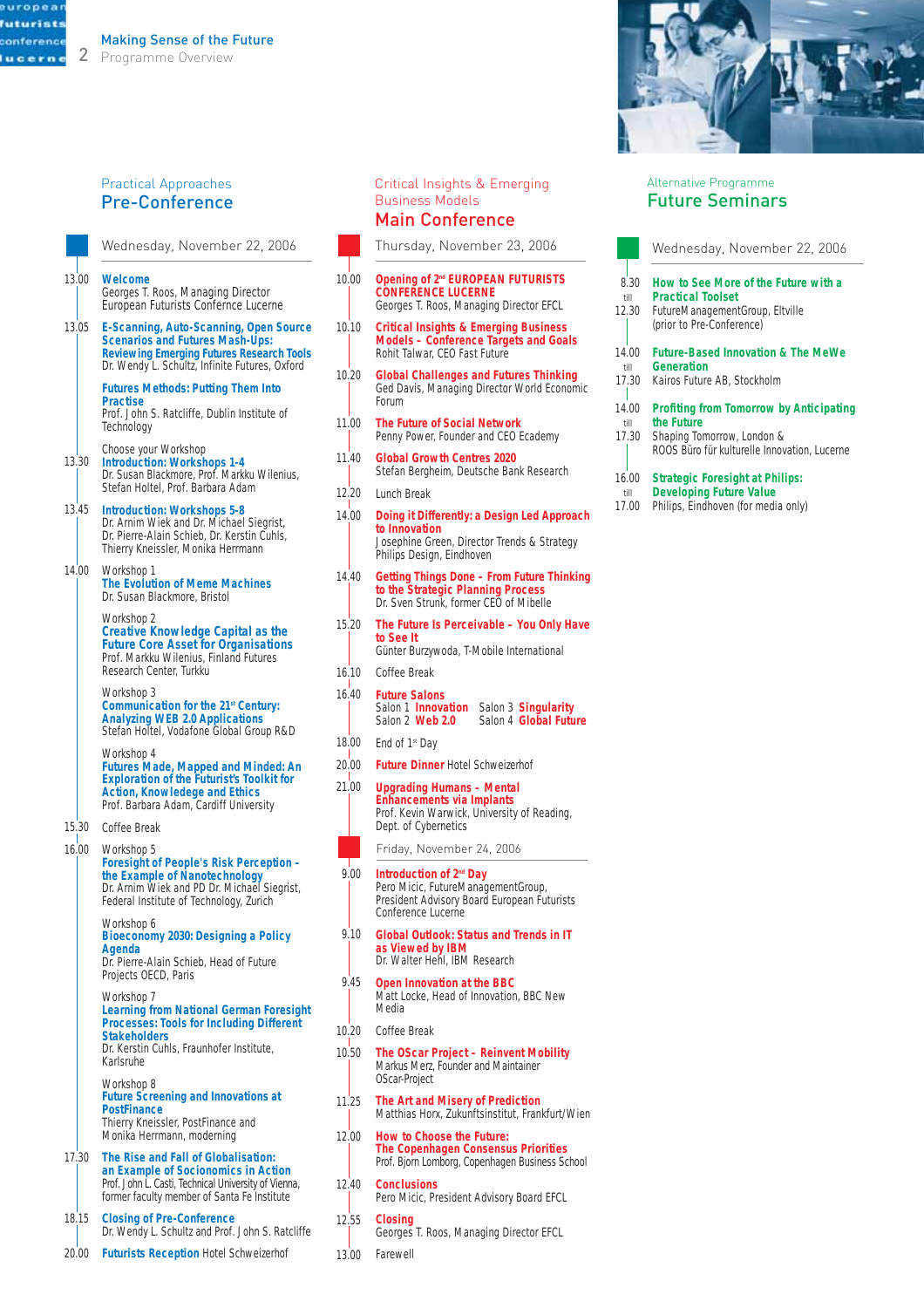3

#### Welcome to the 2nd European Futurists Conference Lucerne Making Sense of the Future



#### Georges T. Roos Managing Director

**Explore** new approaches for understanding the future. **Gain** critical insights to put you ahead of your competitors. **Anticipate** emerging business models.

The 2<sup>nd</sup> European Futurists Conference Lucerne is your opportunity to meet leading futurists and learn from best practice of organisations from Europe and the world.



The **Pre-Conference** is aimed at exploring the latest research in the futures field:

- How can Socionomics predict human behaviour and social action? Why is it, that stock markets, fashion, and popular culture have all the same hidden engines, following a mathematical pattern?
- Why is it that something so powerful, so important and so eminently sensible as 'futures' remains so peripheral and transient to strategic policy formulation and operational decisionmaking?
- What is the best communication model to understand the success of Web 2.0?
- What are the dos and don'ts for national foresight processes?
- What can we learn for the creation of a desired future from the theory of memetics?

The **Main Conference** delivers critical insights and presents business models of the emerging new world:

- $\blacksquare$  How far away are we from thought communication and human enhancement through neural implants, which connect human brain and machines?
- How does the IBM Research Laboratory view the future of Information Technology?
- Which are the global priorities for the future?
- Where are the global growth centres 2020? Which part does Europe play in the globalised world?
- How do Philips, BBC, T-mobile International and others apply future thinking for innovation and strategy processes?

The **Future Seminars** are in-depth seminars of event partners:

- How to See More of the Future With a Practical Toolset? (FutureManagement Group)
- **Future-based Innovation & the MeWe Generation** (Kairos Future AB)
- **Profiting from Tomorrow by Anticipating the** Future (Shaping Tomorrow & ROOS)
- Strategic Foresight at Philips: Developing Future Value (Philips) for media only.

I look forward to seeing you in Lucerne.

Georges T. Roos Managing Director European Futurists Confernce Lucerne

#### Index of contents

| Wednesday, November 22, 2006        | Pre-Conference         |  |  |
|-------------------------------------|------------------------|--|--|
| Thursday/Friday, Nov. 23 - 24, 2006 | Main Conference        |  |  |
| Wednesday, November 22, 2006        | <b>Future Seminars</b> |  |  |

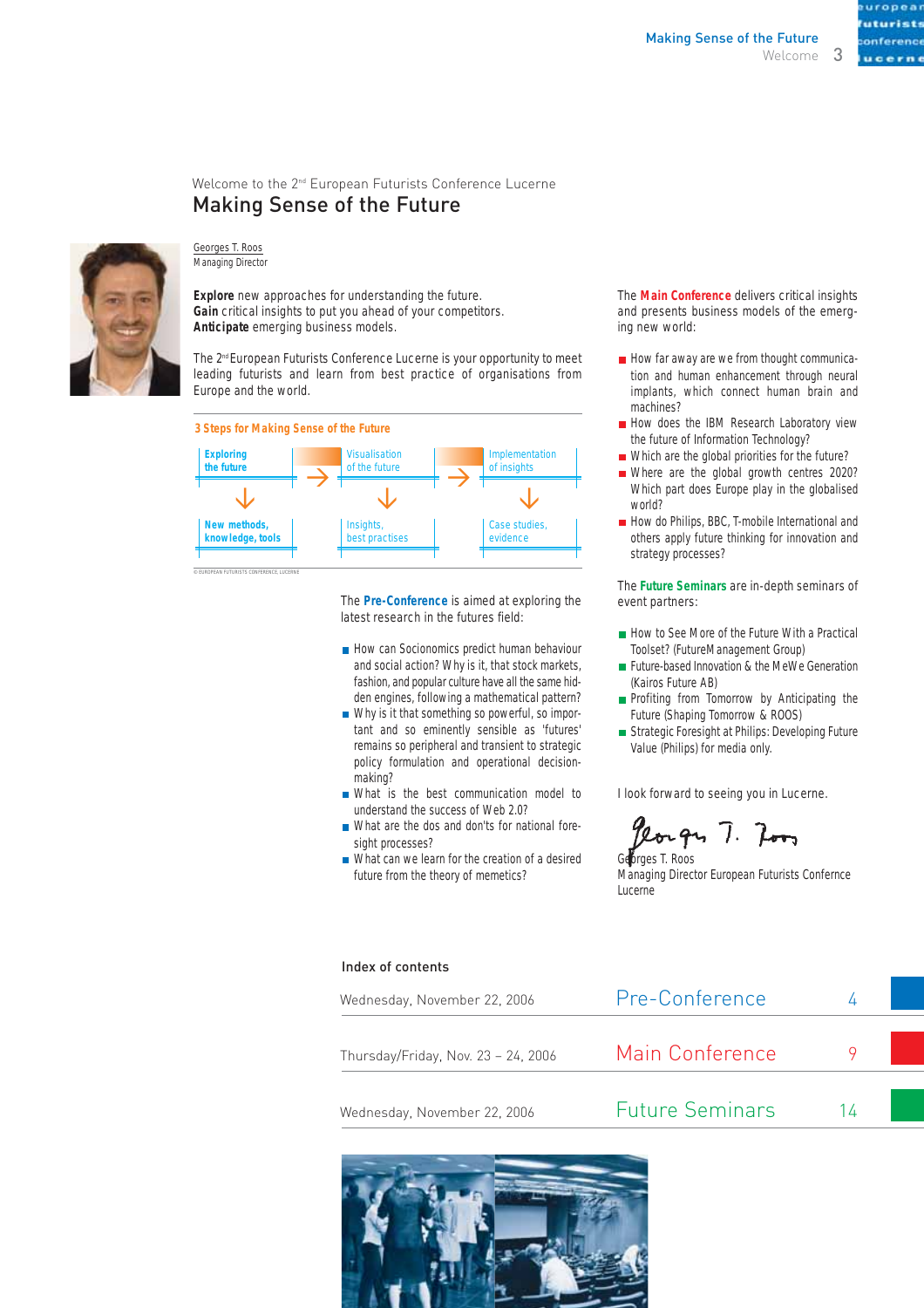onea futurist conference lucern-

Pre-Conference Making Sense of the Future

> Practical Approaches Pre-Conference

**Who should attend:** The Pre-Conference is aimed at futurists, researchers, academics, and those interested in exploring the future with a methodological approach.

**Goals:** The Pre-Conference will deliver practical approaches to explore the latest research and cutting edge methods in the futures field.

**Method:** A total of eight workshops will offer participants the opportunity to hear about new issues futurists will be exploring, innovative tools, techniques for undertaking futures work, and the latest views on how future research and practice are evolving. The final keynote speech will provide the audience with an insight into Socionomics.

Dr. Wendy L. Schultz Infinite Futures, Oxford

#### ● 13.05

**E-Scanning, Auto-Scanning, Open Source Scenarios and Futures Mash-ups: Reviewing Emerging Futures Research Tools**

Dr. Wendy L. Schultz will briefly review state of the art digital and networked solutions for environmental (horizon) scanning, and consider what the shift from print/analogue to multimedia/digital means in creating automated futures research tools, and immersive, participatory futures environments. She will finish by describing a new project for open-source, graphically rich scenario building.

Wendy L. Schultz is Director of Infinite Futures: Foresight Research, Training, and Facilitation, with over two decades of foresight practice from Honolulu to Helsinki, and Brisbane to Budapest. She earned her Ph.D. in Alternative Futures at the University of Hawaii at Manoa, working for five years forecasting global natural gas markets at the East-West Center, and for over ten years as a researcher, foresight process designer, and project manager at the Hawaii Research Center for Futures Studies. From 1996 to 2004 she served as visiting faculty with the Masters program in Studies of the Future at the University of Houston-Clear Lake, developing the introductory seminar, the qualitative methods seminar, and the facilitation practicum as part of overall curriculum redesign.

Wendy L. Schultz is member of the advisory board of the European Futurists Conference Lucerne.



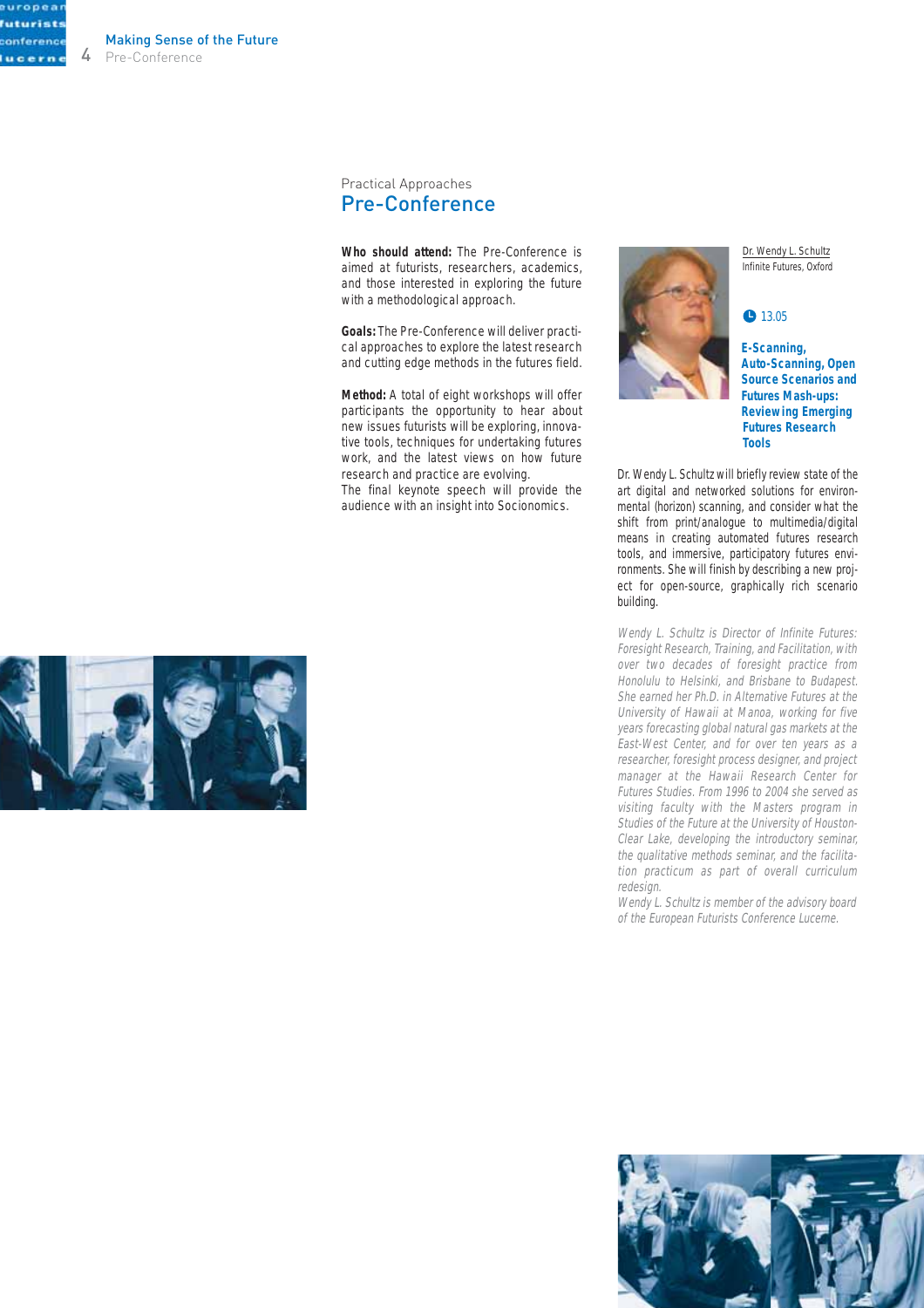

 $i$  at  $i$ onference

#### Practical Approaches Pre-Conference

|       | Wednesday, November 22, 2006                                                                                                                                                                    |
|-------|-------------------------------------------------------------------------------------------------------------------------------------------------------------------------------------------------|
| 13.00 | Welcome<br>Georges T. Roos, Managing Director<br>European Futurists Confernce Lucerne                                                                                                           |
| 13.05 | E-Scanning, Auto-Scanning, Open Source<br><b>Scenarios and Futures Mash-Ups:</b><br><b>Reviewing Emerging Futures Research Tools</b><br>Dr. Wendy L. Schultz, Infinite Futures, Oxford          |
|       | <b>Futures Methods: Putting Them Into</b><br><b>Practise</b><br>Prof. John S. Ratcliffe, Dublin Institute of<br>Technology                                                                      |
| 13.30 | Choose your Workshop<br><b>Introduction: Workshops 1-4</b><br>Dr. Susan Blackmore, Prof. Markku Wilenius,<br>Stefan Holtel, Prof. Barbara Adam                                                  |
| 13.45 | <b>Introduction: Workshops 5-8</b><br>Dr. Arnim Wiek and Dr. Michael Siegrist,<br>Dr. Pierre-Alain Schieb, Dr. Kerstin Cuhls,<br>Thierry Kneissler, Monika Herrmann                             |
| 14.00 | Workshop 1<br><b>The Evolution of Meme Machines</b><br>Dr. Susan Blackmore, Bristol                                                                                                             |
|       | Workshop 2<br><b>Creative Knowledge Capital as the</b><br><b>Future Core Asset for Organisations</b><br>Prof. Markku Wilenius, Finland Futures<br>Research Center, Turkku                       |
|       | Workshop 3<br>Communication for the 21 <sup>st</sup> Century:<br><b>Analyzing WEB 2.0 Applications</b><br>Stefan Holtel, Vodafone Global Group R&D                                              |
|       | Workshop 4<br><b>Futures Made, Mapped and Minded: An</b><br><b>Exploration of the Futurist's Toolkit for</b><br><b>Action, Knowledege and Ethics</b><br>Prof. Barbara Adam, Cardiff University  |
| 15.30 | Coffee Break                                                                                                                                                                                    |
| 16.00 | Workshop 5<br><b>Foresight of People's Risk Perception -</b><br>the Example of Nanotechnology<br>Dr. Arnim Wiek and PD Dr. Michael Siegrist,<br>Federal Institute of Technology, Zurich         |
|       | Workshop 6<br>Bioeconomy 2030: Designing a Policy<br>Agenda<br>Dr. Pierre-Alain Schieb, Head of Future<br>Projects OECD, Paris                                                                  |
|       | Workshop 7<br><b>Learning from National German Foresight</b><br><b>Processes: Tools for Including Different</b><br><b>Stakeholders</b><br>Dr. Kerstin Cuhls, Fraunhofer Institute,<br>Karlsruhe |

Workshop 8 **Future Screening and Innovations at PostFinance**  Thierry Kneissler, PostFinance and Monika Herrmann, moderning

- **The Rise and Fall of Globalisation:**  17.30 **an Example of Socionomics in Action** Prof. John L. Casti, Technical University of Vienna, former faculty member of Santa Fe Institute
- **Closing of Pre-Conference** Dr. Wendy L. Schultz and Prof. John S. Ratcliffe 18.15
- **Futurists Reception** Hotel Schweizerhof 20.00



Prof. John S. Ratcliffe Dublin Institute of Technology

#### • 13.15

#### **Futures Methods: Putting Them Into Practise**

Why is it that something

so powerful, so important and so eminently sensible as 'futures' remains so peripheral and transient to strategic policy formulation and operational decision-making? Is it because the methods used are too complex, too costly or too unconvincing? Or are we simply too incompetent in their application?

This opening utterance generally poses a few questions around the purposes, participants, processes and practices of futures methods. In particular it explores such dichotomies as:

- Insight or Foresight?
- Learning or Planning? • Big Boom or Constant Evolution?
- Central or Peripheral?
- Imagination or Conformation?

**99** Therefore hold to the things<br>which are reliable.<br>Look to simplicity; embrace puri which are reliable. Look to simplicity; embrace purity.<br>
Lessen the self: diminish desire.<br>
<sup>[Tao Te Ching]</sup> Lessen the self: diminish desire.

[Tao Te Ching]

John Ratcliffe is a chartered planning and development surveyor with over thirty five years experience as a consultant and academic in the fields of urban planning and real estate development. Currently he is Director and Dean of the Faculty of the Built Environment at the Dublin Institute of Technology, which is the largest university level institution in the Republic of Ireland, and Founder and Chairman of The Futures Academy there. Over the past decade he has acquired a particular expertise in the Futures Field, with special reference to the sustainable development of city regions. In 2005, he was elected to the position of Secretary-General of the World Futures Studies Federation, the global body for professional futurists.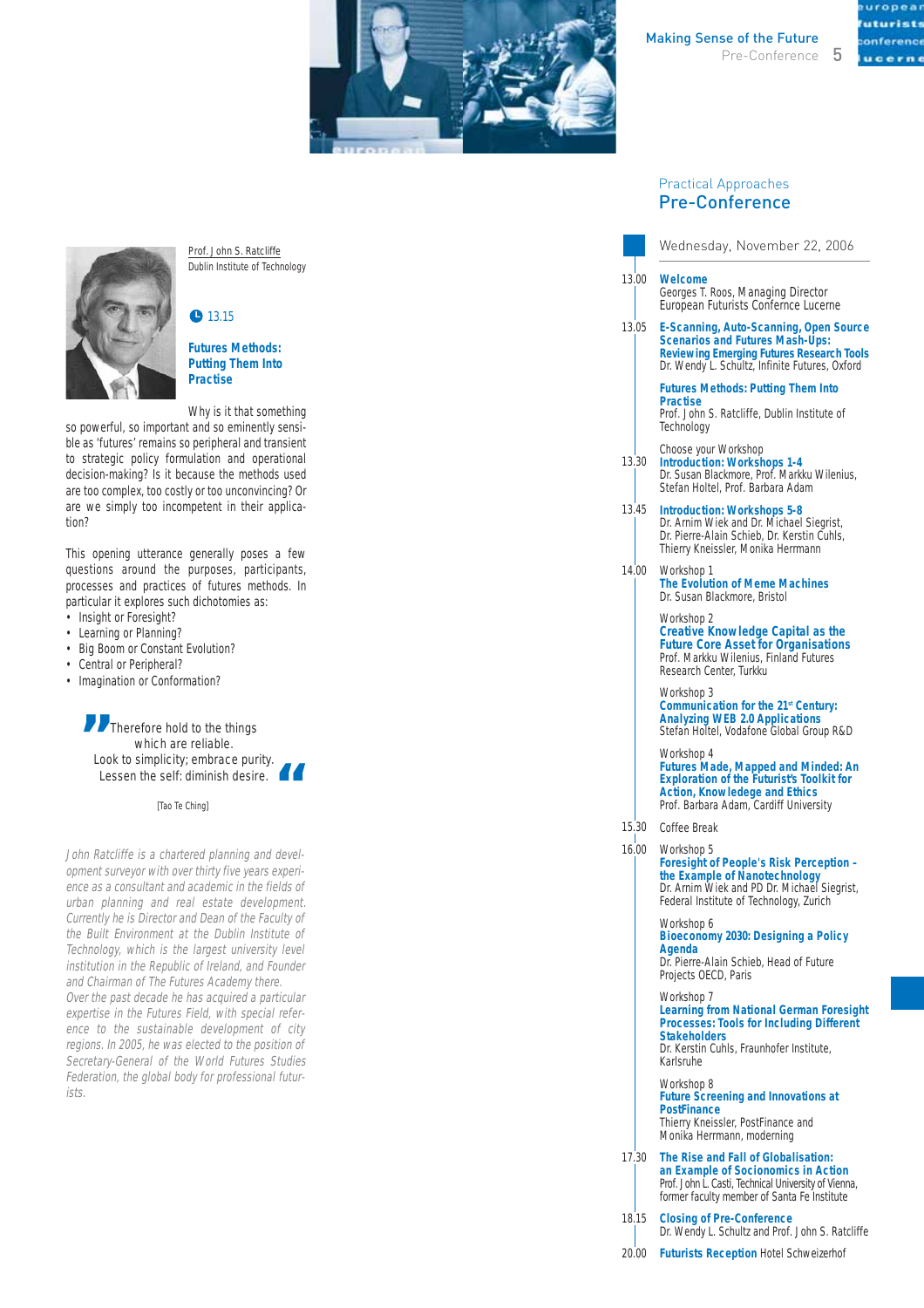

### Workshops Innovative Futuring Tools and Techniques



europea futurist conference lucern

> Dr. Susan Blackmore Bristol

Workshop  $1 \bullet 14.00$ **The Evolution of Meme Machines**

Memes are ideas, skills, habits or technologies

that are copied from person to person and, like genes, they compete to survive and replicate. Culture is a vast evolving world of memes and we humans are meme machines that copy, store and select among them. More recent meme machines include printing presses and telephones, computers and web servers. According to the theory of memetics, these machines were not designed primarily for our benefit but for the sake of the memes themselves. Memetic evolution is devouring vast quantities of the planet's resources and is not under our control. Unless we understand this we are unlikely to adapt to this fast evolutionary change.

Sue Blackmore is a freelance writer, lecturer and broadcaster, and a Visiting Lecturer at the University of the West of England, Bristol. She has a degree in psychology and physiology from Oxford University (1973) and a PhD in parapsychology from the University of Surrey (1980). Her research interests include memes, evolutionary theory, consciousness, and meditation. She practices Zen and campaigns for drug legalization. Sue Blackmore no longer works on the paranormal. She writes for several magazines and newspapers, a blog for the Guardian newspaper and is a frequent contributor and presenter on radio and television. She is author of over sixty academic articles, about forty book contributions, and many book reviews. demic articles, about forty book con-



tributions, and many book reviews.

Prof. Markku Wilenius Finland Futures Research Center, Turkku

Workshop  $2$   $\bullet$  14.00

**Creative Knowledge Capital as the Future Core Asset for Organisations**

Creative Knowledge Capital is a new concept that has been recently developed in Finland Futures Research Centre, as a result of extensive research and development project with six major Finnish companies. The still ongoing project focuses on

the development of foresight methods for mastering innovation and leadership processes at company level. Our results show that competitiveness requires a far deeper understanding of organisation-based innovativeness than that which is recognised today.In the workshop, we shall explore our concept and findings in discussive and hands-on spirit.

Prof. Dr. Markku Wilenius is a member of the advisory board of the European Futurists Conference Lucerne, is professor of Futures Studies in Finland Futures Research Centre at the Turku School of Economics and also Docent in the University of Helsinki.

His interests in research and development focus on the development of the society and foreseeing of development, visionary and strategic management of organisations in terms of their competence building as a way to "futurise" them, and sustainable development. Currently he focusses on leading a large research project "Managing Creative Knowledge Capital" with major Finnish corporations.

In 2002, he was appointed to the Club of Rome. He has also acted as a chairman in the committee, nominated by CSD, that prepared the national agenda of Finland for the UN summit meeting in Johannesburg 2002. Wilenius acts also as a vicechair of the executive committee of the Finnish Consumer Agency.



Stefan Holtel Vodafone Global Group R&D



**Communication for the 21st Century: Analyzing WEB 2.0 Applications**

Technologies drive communication services: bandwidth, image resolution or storage often describe the "attitude" of a new service. Unfortunately, business models don't take up: customers don't care about technology, they want added value. Web 2.0 creates a new paradigm (discovered just by chance, not actually by rationale). It basically is not about technology, but about general design patterns. Web 2.0 is poised to launch an unprecedented class of new communication services in the future.

Yet still missing is a framework explaining the type of communication happening upon Web 2.0 platforms. Vodafone R&D has developed a communication model, which establishes this framework. Analyzing communication in Web 2.0 applications

#### serves as a promising way to understand its success – and even presents an opportunity to systematically exploit more Web 2.0 opportunities.

Stefan Holtel started his technical career in IT consulting and has strong knowledge as an IT industry analyst. He even gained profound experience as a drama and improvisation actor. Practicing Zen and Hatha Yoga on a regular basis Stefan finally achieved a degree as a Iyengar Hatha Yoga teacher. In 2000, he joined Vodafone Global Group R&D. There, he explores future political and social trends and forages for disruptive technologies with high impact on telecom markets. His special interests are directed towards unveiling the underlying guiding principles for creating future communication services.



Prof. Barbara Adam Cardiff University

Workshop  $4 \bullet 14.00$ 

**Futures Made, Mapped and Minded: An Exploration of the Futurist's Toolkit for Action, Knowledge and Ethics**

The workshop has a methodological focus and explores the often unacknowledged assumptions that we bring to our work. It is divided into three parts: Barbara Adam will provide a short introduction that places contemporary approaches to the future in a historical context. Following the introduction participants will be working in small groups to explore some of the implicit assumptions that guide their work as futurists, drawing on their own field of expertise to establish the relationship between action, knowledge and ethics. The key insights arising from the small groups will be shared and discussed with all the participants in the last part of this workshop.

Barbara Adam, PhD. is Professor of Sociology at Cardiff University. She is a social theorist who has specialised on the subject of social time and more recently the future. She has written extensively on the subject of time and is the founder editor of the journal Time & Society. Her most recent singleauthored books are 'Timescapes of Modernity' and 'Time'. Since 2003 she holds an ESRC (Economic and Social Research Council, UK) Professorial Fellowship to research the social future, which involves study of how we create and know the future, on the one hand, and how we take responsibility for it, on the other.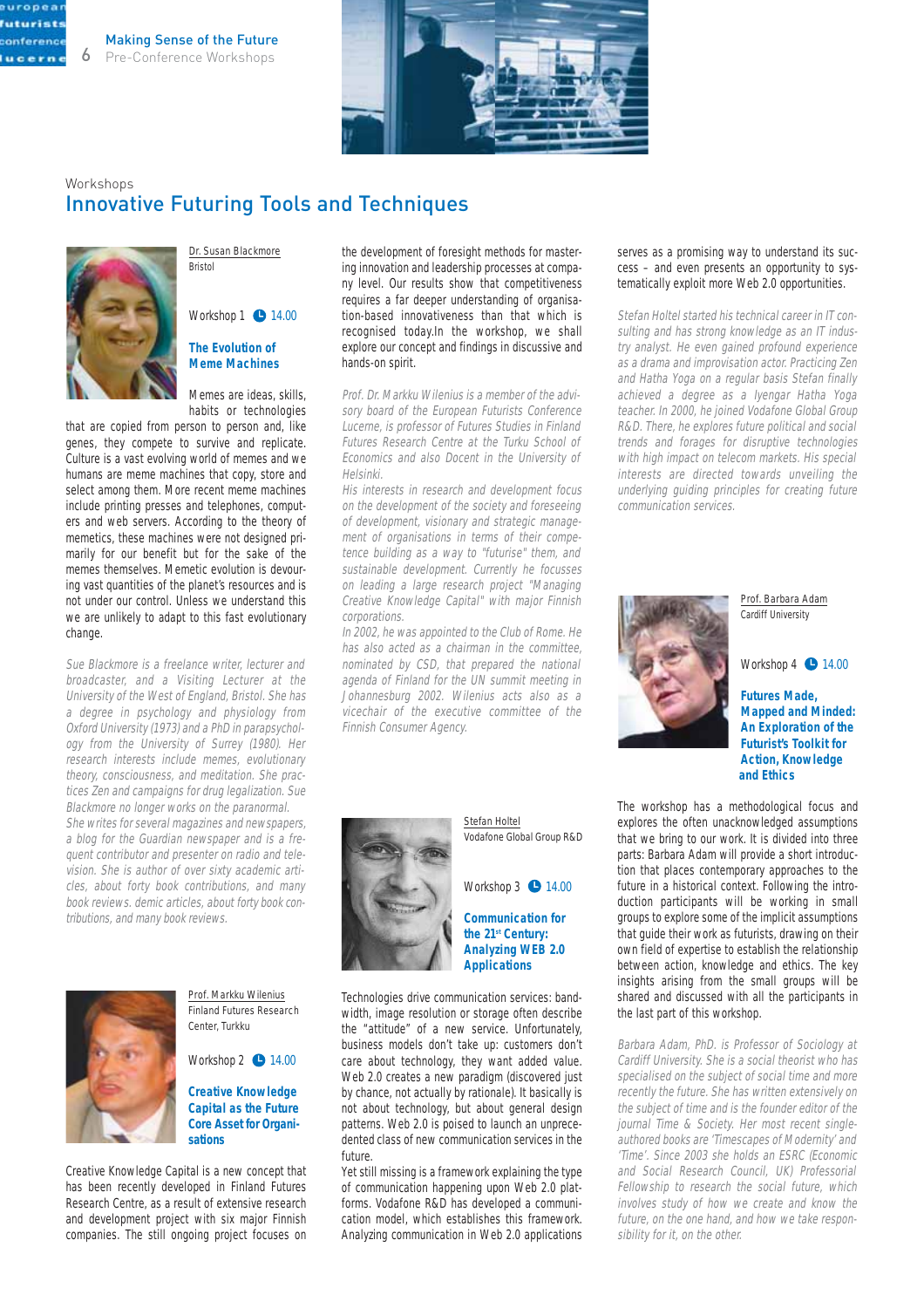





Dr. Arnim Wiek Federal Institute of Technology, Zurich

PD Dr. Michael Sigrist Federal Institute of Technology, Zurich

#### Workshop  $5$   $\bullet$  16.00

#### **Foresight of People's Risk Perception – the Example of Nanotechnology**

Public perception plays an important role in the acceptance of technological innovation. There are various studies on the risk perception of future technological innovations that provide valuable information for entrepreneurs, regulators and other decision-makers. However, these studies rely on the divergence between future technological development on the one hand and present preferences and perceptions of the public on the other. This workshop affords the opportunity to critically discuss this divergence, and provides conceptual ideas for constructing future risk perception in order to overcome this divergence. We illustrate the conceptual ideas with the case of nanotechnology. The workshop takes a first step towards the foresight of people's risk perception as a means of risk communication, innovation management, sustainable governance.

Arnim Wiek holds a PhD in Environmental Sciences from ETH Zurich. Dr. Wiek is postdoctoral research fellow at the Institute for Human-Environment Systems (HES), ETH Zurich. His work focuses on concepts and methods for sustainable governance of organizational and societal systems. For more than five years, future studies and scenario construction have been focal points of his research activities.

Michael Siegrist is a senior researcher and "Privatdozent" at the Department of Psychology, University of Zurich, and he is interim Professor for Human-Environment Interaction at ETH Zurich. Dr. Siegrist was a visiting researcher at the Western Washington University, WA, USA. He is the author of numerous articles on risk perception, acceptance of new technologies, trust and confidence.



Dr. Pierre-Alain Schieb Head of Future Projects OECD, Paris

#### Workshop 6 **1**6.00

**Bioeconomy 2030: Designing a Policy Agenda**

The bioeconomy, a new

concept, covers a broad range of economic activities, all benefiting from discoveries, and related products and services arising out of the biosciences. The project will assess how pervasive biotechnological applications are likely to become, prospects for further development over the next two to three decades, potential impact on the economy and society, and the policy agenda needed to promote and diffuse this new wave of innovations in a way that is consistent with broader socioeconomic goals.

Dr. Pierre-Alain Schieb is Counsellor in the Advisory Unit to the Secretary General of the OECD, which manages the International Futures Programme. He is in charge of the International Futures Network, and is Head of OECD Futures Projects.

Before joining the OECD in 1994, Pierre-Alain Schieb was formerly Executive Vice-President of International Business of one France's major retailing groups; Dean of a graduate school of business in France; and holds an Associate-Professorship at the University of Paris Dauphine. Pierre-Alain Schieb earned a PhD in management science from the University of Strasbourg (1981), a DBA in economics and business administration from the University of Aix-en-Provence (1974), a M.Sc in quantitative marketing from the University of Sherbrooke (Canada).

Pierre-Alain Schieb is member of the Advisory Board of the European Futurists Conference Lucerne.



Dr. Kerstin Cuhls Fraunhofer Institute, Karlsruhe

Workshop 7 **1**6.00

**Learning from National German Foresight Processes – Tools for Including Different Stakeholders**

National foresight processes in Germany started at the beginning of the 1990s and developed successively. From a Key Technologies approach with

a limited number of participants and Delphi surveys with thousands of participants to more workshop-oriented concepts in Futur. There is a lot of knowledge available about different tools and their combinations. The workshop will go through some of the approaches. A lot of lessons about applicabilities, pro's and con's, successes and failures can be learned.

Kerstin Cuhls studied Japanology, Chinese Studies and Economics/Business Administration at the University of Hamburg and one year in Japan. In 1990, she spent four months at the National Institute for Metrology in Beijing, China. Since 1992, she is at Fraunhofer Institute for Systems and Innovation Research (ISI). 1993, she was four months at the National Institute of Science and Technology Policy (NISTEP) in Tôkyô, Japan. 1997 Dr. phil., University of Hamburg (Japanology). Kerstin Cuhls is the scientific project coordinator for different German-Japanese foresight projects, especially the German national foresight study Delphi '98, and monitoring Futur – The German Research Dialogue. Current projects are: several regional, national and international Foresight Projects, and a comparison of Japanese and European innovation policy. Kerstin Cuhls coordinates the foresight/ future studies projects in Fraunhofer ISI.



Thierry Kneissler PostFinance



Monika Herrmann Director of moderning

Workshop 8 **1**6.00

#### **Future Screening and Innovations at PostFinance**

PostFinance is one of the largest financial services providers in Switzerland with over 2 million customers and a total asset of CHF 47 billion. Innovation is a key element in its ambitious growth strategy. PostFinance was awarded "Best Innovator 2006" by AT Kearney and Bilanz.

Innovation grows out of every employee's inspiration in every business unit at PostFinance. The Future Screening initiative of the Corporate Development department is an important instrument to support innovations. It includes measures

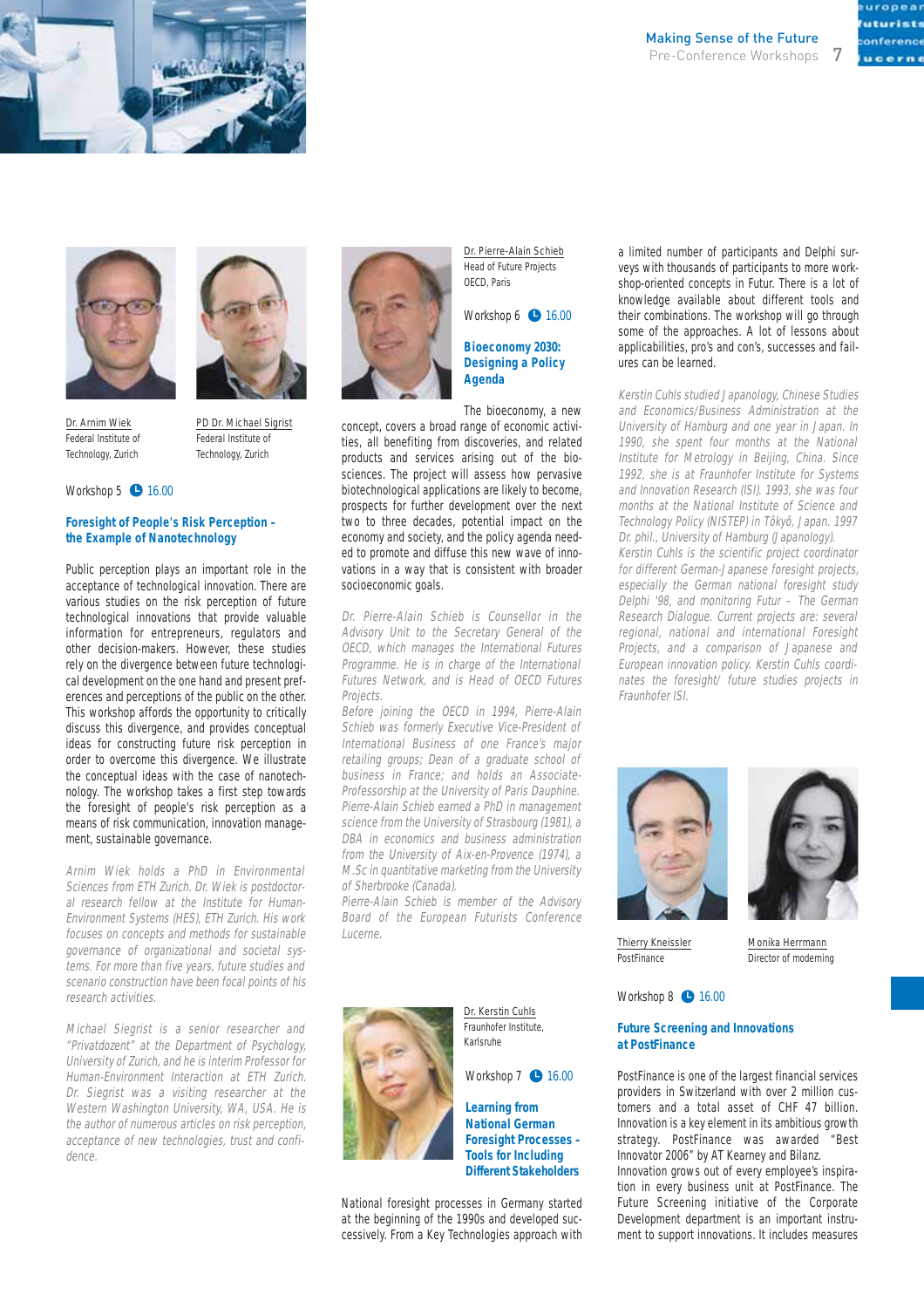europea **futurists** conference lucern

> like planning future research projects, coordinating a network of Future Agents or emphasizing perspectives of the future in the strategic decision making of the executive board. At the European Futurists Conference Lucerne a futurology-based concept of strategic management will be presented and elaborated. This concept is based on innovative ability as a critical success factor provided by systematical exploration of possible future developments. While focusing on a real case, the participants of the workshop will experience step by step how futurology can support innovative strategies successfully in an integral process.

> Thierry Kneissler is Head of Corporate Development PostFinance. He studied economics at the universities of Bern and Cork (Ireland) and holds an MBA-degree in "New Media and Communications" of the University of St. Gallen (HSG). He started his professional career in 1996 at Berner Kantonalbank (BEKB). After some years of working as project assistant and later project manager with BEKB, he became Senior Business Consultant in a medium sized internet-consultancy. In 2003 he joined PostFinance and worked first as project manager, later as assistant of the CEO. Since November 2004 Thierry Kneissler is Head of Corporate Development.

> Monika Herrmann is director and owner of moderning, a founding partner of the European Futurists Conference Lucerne. She has an outstanding know-how and experience as a specialist and as a consultant concerning all matters of marketing and market research. She served for several years with national and international companies, but also with an agency. moderning, founded in 2003, knows both the needs and the special characteristics of companies which want to maintain their target markets by implementing individual innovation strategies.



Prof. John L. Casti Technical University of Vienna, former faculty member of Santa Fe Institute

#### $• 17.30$

**The Rise and Fall of Globalisation: an Example of Socionomics in Action**

This talk presents an exposition of the central hypothesis of Socionomics that it is beliefs and feelings that create a collective social mood, and that mood in turn generates collective social behaviors on all timescales. This theory of social causation is then employed to show that the currently fashionable belief that the world is getting "flat" in Thomas Friedman's phrase is just plain wrong. "Globalization" in the sense of Friedman and the media is deader than a dodo bird. All that remains is to sign the death certificate.

John L. Casti received his Ph.D. in mathematics at the University of Southern California in 1970. He worked at the RAND Corporation in Santa Monica, CA, and served several faculties in the US before becoming a member of the research staff at the International Institute for Applied Systems Analysis (IIASA) in Vienna, Austria. He left in 1986 to take up a position as a Professor of Operations Research and System Theory at the Technical University of Vienna.

John L. Casti has formed two companies, both devoted to the employment of tools and concepts from modern system theory for the solution of problems in business and finance.

2005 he returned to Vienna as a Research Fellow at the Wissenschaftzentrum Wien, where he is in the process of establishing a new research division devoted to questions at the interface of the arts/humanities/social sciences, natural sciences, and philosophy/mathematics. His current research interests have also shifted somewhat to the exploration of questions in the social and behavioral realm and the relationship between social "moods" and their consequent social actions and behaviors.

### Futurists Reception

Hotel Schweizerhof <sup>20.00</sup>



The reception will provide the opportunity to meet the conference speakers, members of the advisory board, participants and guests of the European Futurists Conference. The official hotel of the European Futurists Conference Hotel Schweizerhof will host the reception to network in a fantastic atmosphere. The Hotel Schweizerhof is in terms of art history one of the few hotels in Switzerland of national significance.

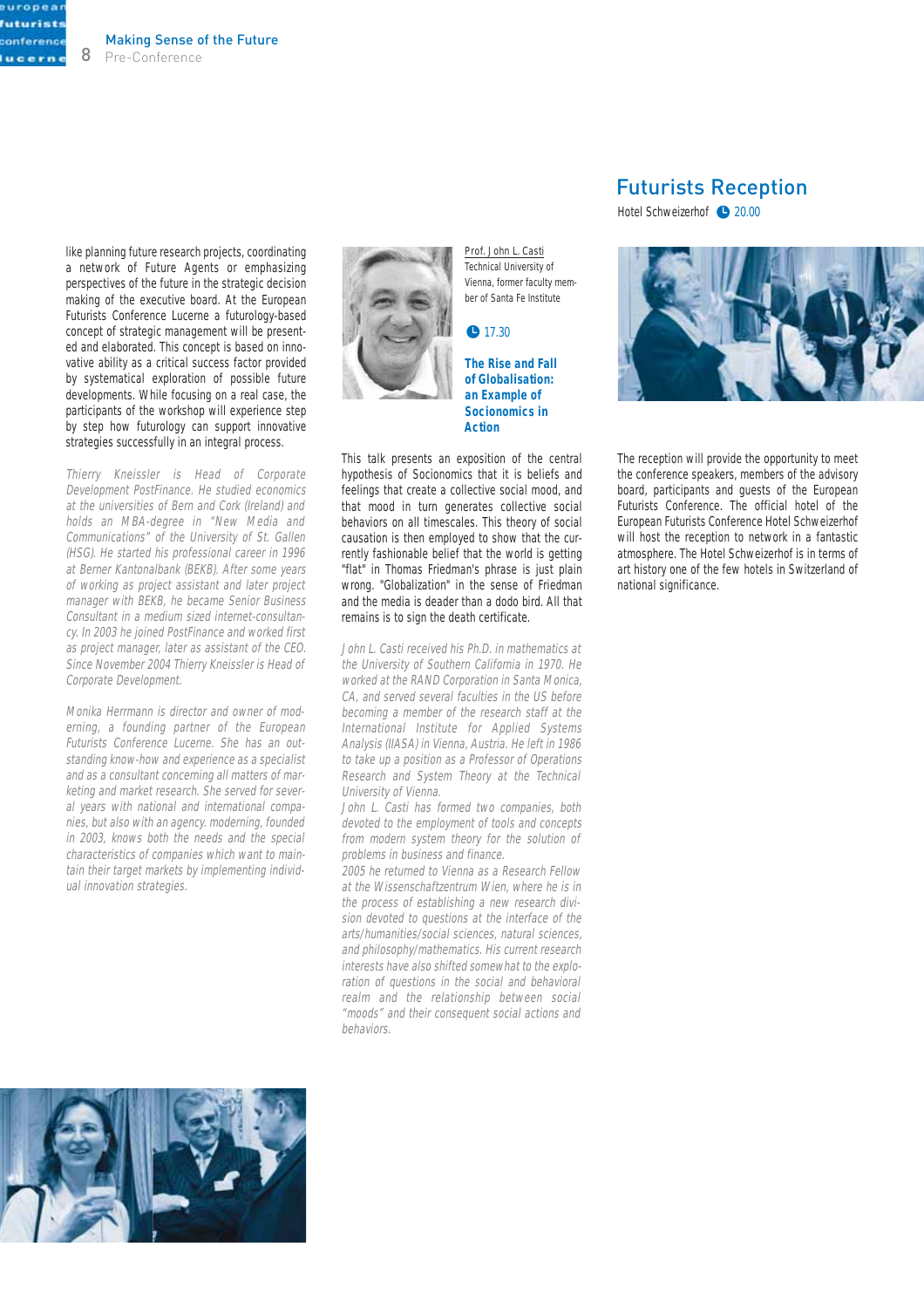

Critical Insights & Emerging Business Models Main Conference

**Who should attend:** The Main Conference is aimed at heads of corporate planning, strategy, risk, technology, and innovation in business and public administration, also innovators, change agents, and futures experts interested in the futures impacts.

**Goals:** The world leading futurists will share their cutting-edge arguments and views on emerging uncertainties and paradoxes. The Main Conference delivers critical insights and presents business models of the emerging new world.

**Method:** Practical examples will demonstrate how different organisations visualise the future with regards to strategy, innovation, and development. Case studies of emerging business models and social practices proclaim a future that has already begun. A hot topic keynote speech during the Futurist Dinner will give an overview on cyborg – a realistic approach to how mental enhancement through implants will make thought communication possible in the near future – a tremendous commercial potential.



Rohit Talwar CEO Fast Future, Member of the Advisory Board European Futurists Conference Lucerne

 $10.10$ 

Chair: November 23

Rohit Talwar is the CEO of a research and consulting organisation specialising in futures and strategic innovation and is widely regarded as one of Europe's leading professional speakers on the themes of futures, strategy, innovation and change.

He brings a truly global perspective to his work – drawing on experience gained from working and speaking on five continents. He combines in-depth research and over 20 years of practical experience to help global businesses develop real insights into future possibilities and act on them to create powerful strategies and deliver innovative change.

Rohit facilitated the consultation for the MoD's (Ministry of Defence) recently published Strategic Trends 2030 programme and is a popular speaker with defence audiences on both sides of the Atlantic.



Pero Micic FutureManagementGroup, President of the Advisory Board European Futurists Conference Lucerne

#### $\bullet$  09.00

#### Chair: November 24

Pero Micic is internationally known and acknowledged as an expert for Future Management. He is chairman of FutureManagementGroup AG and president of the Institute for FutureManagement in Eltville, Germany. Pero Micic studied economics and future studies in Germany, Great Britain and the USA. Pero Micic is consultant to many of the worlds leading companies. He helps them to systematically elaborate and analyze future scenarios, to perceive and to seize future opportunities at a very early point and to implement Future-Management in the management process.

Pero Micic and his FutureManagementGroup develop and provide methodologies, workshops, studies and services for FutureManagement and thus set links from futures research to practical business.

He is a founding member of the Association of Professional Futurists and member of the World Future Society, the World Futures Studies Federation and the Swiss Association for Futures Research. He contributed his consulting and training experience as chairman of the board of one of Europe's largest private training companies.

#### Critical Insights & Emerging Business Models Main Conference

Thursday, November 23, 2006

| 10.00      | Opening of 2 <sup>nd</sup> EUROPEAN FUTURISTS<br><b>CONFERENCE LUCERNE</b><br>Georges T. Roos, Managing Director EFCL                                                                |  |  |  |  |
|------------|--------------------------------------------------------------------------------------------------------------------------------------------------------------------------------------|--|--|--|--|
| 10.10      | <b>Critical Insights &amp; Emerging Business</b><br><b>Models - Conference Targets and Goals</b><br>Rohit Talwar, CEO Fast Future                                                    |  |  |  |  |
| 10.20      | <b>Global Challenges and Futures Thinking</b><br>Ged Davis, Managing Director World Economic<br>Forum                                                                                |  |  |  |  |
| 11.00      | <b>The Future of Social Network</b><br>Penny Power, Founder and CEO Ecademy                                                                                                          |  |  |  |  |
| 11.40      | <b>Global Growth Centres 2020</b><br>Stefan Bergheim, Deutsche Bank Research                                                                                                         |  |  |  |  |
| 12,20      | Lunch Break                                                                                                                                                                          |  |  |  |  |
| 14.00      | Doing it Differently: a Design Led Approach<br>to Innovation<br>Josephine Green, Director Trends & Strategy<br>Philips Design, Eindhoven                                             |  |  |  |  |
| 14.40      | <b>Getting Things Done - From Future Thinking</b><br>to the Strategic Planning Process<br>Dr. Sven Strunk, former CEO of Mibelle                                                     |  |  |  |  |
| 15.20      | The Future Is Perceivable - You Only Have<br>to See It<br>Günter Burzywoda, T-Mobile International                                                                                   |  |  |  |  |
| 16.10      | Coffee Break                                                                                                                                                                         |  |  |  |  |
| 16.40      | <b>Future Salons</b><br>Salon 1 <b>Innovation</b> Salon 3 <b>Singularity</b><br>Salon 4 Global Future<br>Salon 2 Web 2.0                                                             |  |  |  |  |
| 18.00      | End of 1 <sup>st</sup> Day                                                                                                                                                           |  |  |  |  |
| 20.00      | <b>Future Dinner Hotel Schweizerhof</b>                                                                                                                                              |  |  |  |  |
| т<br>21.00 | Upgrading Humans – Mental<br><b>Enhancements via Implants</b><br>Prof. Kevin Warwick, University of Reading,<br>Dept. of Cybernetics                                                 |  |  |  |  |
|            | Friday, November 24, 2006                                                                                                                                                            |  |  |  |  |
| 9.00       | Introduction of 2 <sup>nd</sup> Day<br>Pero Micic, FutureManagementGroup,<br>President Advisory Board European Futurists<br>Conference Lucerne                                       |  |  |  |  |
| 9.10       | <b>Global Outlook: Status and Trends in IT</b><br>as Viewed by IBM<br>Dr. Walter Hehl, IBM Research                                                                                  |  |  |  |  |
| 9.45       |                                                                                                                                                                                      |  |  |  |  |
|            | Open Innovation at the BBC<br>Matt Locke, Head of Innovation, BBC New<br>Media                                                                                                       |  |  |  |  |
| 10.20      | Coffee Break                                                                                                                                                                         |  |  |  |  |
| 10.50      | The OScar Project – Reinvent Mobility<br>Markus Merz, Founder and Maintainer<br>OScar-Project                                                                                        |  |  |  |  |
| 11.25      | The Art and Misery of Prediction                                                                                                                                                     |  |  |  |  |
| 12.00      | Matthias Horx, Zukunftsinstitut, Frankfurt/Wien<br><b>How to Choose the Future:</b><br><b>The Copenhagen Consensus Priorities</b><br>Prof. Bjorn Lomborg, Copenhagen Business School |  |  |  |  |

- **Conclusions** Pero Micic, President Advisory Board EFCL **Closing** 12.40 12.55
	- Georges T. Roos, Managing Director EFCL
- Farewell 13.00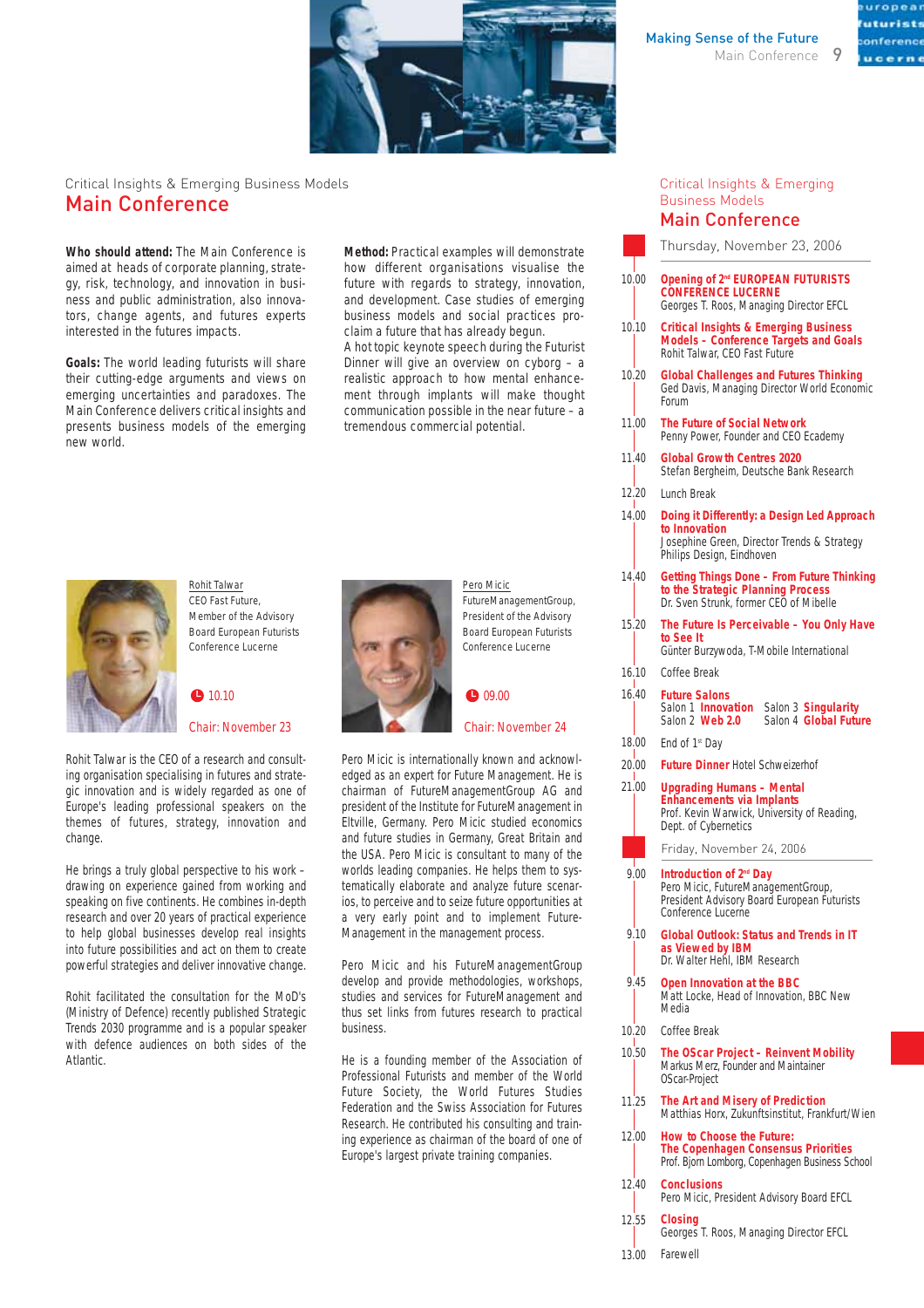



#### New Explorative Approaches 1<sup>st</sup> Day Main Conference



europea futurist conference lucerne

> Ged Davis Managing Director World Economic Forum

#### $\bullet$  10.20

#### **Global Challenges and Futures Thinking**

The 21st century will be like no other – human-

kind will need to think of the consequences of its acts beyond a single generation, even beyond the coming century. What are the global challenges we must address and what role can futurists play? What is the ethics of futurism and how can we make better future-oriented decisions?

Ged Davis is managing director of the World Economic Forum's new Centre for Strategic Insight, where he is responsible for research, scenario development, and helping to shape the annual WEF meeting at Davos, which brings together 2,000 corporate, government, and nonprofit leaders to discuss global challenges.

Before heading the Centre for Strategic Insight, Ged spent 30 years with Royal Dutch/Shell, which he joined in 1972. He also served as head of Shell's scenarios team, which developed global scenarios every three or four years to inform Shell strategy and provoke broader debate on global energy and social issues.

Ged is a member of the Board of Governors of the International Development Research Centre in Ottawa and the director of UNAIDS's "AIDS in Africa" scenario project. He has led four global scenario projects in recent years, including Shell's global scenarios and a multi-year, multi-stakeholder look at sustainability for the World Business Council. Ged is an economist and engineer by training. He holds postgraduate degree in economics and engineering from the London School of Economics and Stanford University.



Penny Power Founder and CEO Ecademy

## $\bullet$  11.00

#### **The Future of Social Networks**

Penny Power will talk about the future of

networks and how this will impact individuals, culture and businesses, large and small. Penny is the Founder of a Social Network for Business People. Founded in 1998, with in excess of 80,000 members in over 180 countries. Penny is concerned by

the emergence of Social Networks, seeing the weakness of them if they do not protect the member and provide sustainable value to the stakeholders. Ensuring the provider of the site understands its purpose is core to the success of this new methodology. Penny believes in the future of Social Networks as a way of empowering people, creating change and providing shareholder value, but only if managed with integrity and without greed.

Penny Power is the founder of Ecademy, a Social Business Network to connect business people for learning, career and business development. Glenn Watkins joined Penny right at the beginning becoming Chief Executive in 2001. Penny spent time bringing up the children, in 2005 she returned to the forefront of Ecademy, hosting the monthly London meetings and heading an Asian tour meeting Ecademy members.

Penny has also been developing her thinking around Emotional Wealth with a view to helping more Ecademy members discover their true passion and to communicate it effectively to achieve real network value.



 $911.40$ **Global Growth**

Stefan Bergheim Deutsche Bank Research

**Centres 2020**

Forecasts for long-run economic growth are an important input into deci-

sions in companies, governments and financial markets. However, there is a real scarcity of substantiated forecasts. Deutsche Bank Research has developed a unique framework that combines quantitative and qualitative elements: Formel-G. The model can be used as a tool to think about long-run growth and to derive forecasts for GDP growth until 2020. Asian economies are set to be the growth stars until 2020 based on favourable demographics, strong rises in human capital and a further opening to international trade.

Stefan Bergheim studied economics, has worked for global investment banks and their institutional clients since 1995, covering the German and European economies from Frankfurt.

Stefan Bergheim is a senior economist at Deutsche Bank Research. Deutsche Bank Research is the think tank of Deutsche Bank Group. It focuses on the analysis of global economic, societal and financial-market trends. His

work has a focus on demographics, human capital and long-run economic growth. He is the lead analyst in DBR's ongoing megatopic Global Growth Centres. This interdisciplinary project combined the insights from trend researchers, economists and many country experts to generate a novel framework for analysing long-run economic growth: Formel-G. The project derived GDP forecasts for 34 economies until 2020, filling a gap between strong demand and little supply for fundamental forecasts.

### Mapping the Future



Josephine Green Director Trends & Strategy Philips Design, Eindhoven

#### ● 14.00

#### **Doing it Differently: a Design Led Approach to Innovation**

The future, and the

future and innovation, in big companies, is too often about more of the same, despite living in an age that calls out for more appropriate and radical solutions.

Part of the problem lies in the strong industrial heritage of an over "engineered" approach to innovation and risk management: a desire to impose a business "straitjacket" too early in the innovation process and to minimize the risks, stifles the truely new . An age that needs radical innovation needs a more radical approach to the process of innovation itself. Philips Design proposes a more flexible, inclusive, creative and sustainable approach to innovation and growth.

Josephine Green studied history and politics at Warwick University in England. She has worked both in International Sales and Marketing and in Futures and Social Research for Advanced Strategy. Since 1997 she is Senior Director of Trends and Strategy at Philips Design, Royal Philips Electronics. She is responsible for directing research into Society, Cultures and People and its implementation into the Strategic Futures Programme.

This Programme helps customers think about and implement a human focussed approach to innovation and new value creation. The programme researches emerging socio-cultural values, new technologies and new business models, identifies strategic opportunities and articulates these through design.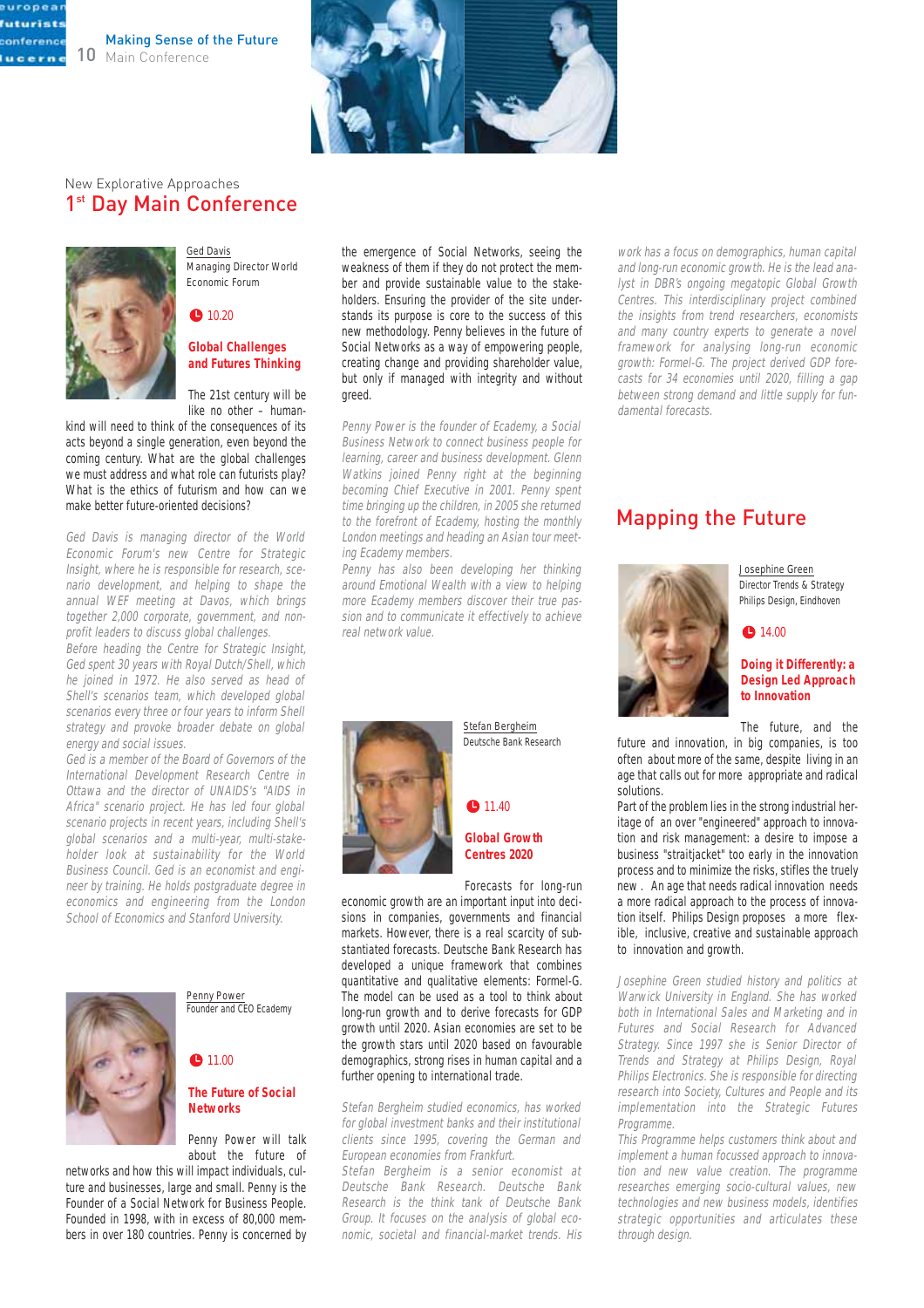uturists onference ucerne

Dr. Sven Strunk former CEO of Mibelle

#### $914.40$

**Getting Things Done – From Future Thinking to the Strategic Planning Process**

In 1998 Mibelle, the largest cosmetics manufacturer in small Switzerland, had more questions than answers about the future and saw more clouds than sun on the horizon. In a systematic process these questions were adressed and integrated into the strategic planning within Mibelle which led to 7 years of dynamic growth. It is shown how Mibelle "got started" and developed and implemented a future management system in 1999 which proved to be successful in the following years.

Dr. Sven Strunk, studied in Konstanz, München and Lausanne. He graduated at the Technische Universität München with a masters in chemistry. In 1987, Sven received his PhD in science at the University of Lausanne, followed by a masters in economics at the University of Hagen.

He started his professional career in the chemical industry with Ciba in Basel, Ciba in the USA, followed by an employment at Novartis Crop Protection AG.

From 1998 until March 2006 Sven held the position as CEO of Mibelle AG Cosmetics in Buchs, Switzerland, which produces body cosmetics. Mibelle belongs to Switzerland's market leader Migros Group and showed a strong economic growth rate in the past 7 years.



Günter Burzywoda T-Mobile International

#### $915.20$

#### **The Future Is Perceivable – You Only Have to See It**

Most companies have a

lot of information regarding future trends at hand which include strong indications about potential future risks and/or opportunities. Unfortunately many companies fail to act in time upon the available information. One reason for this passive behaviour is that management and employees cannot, are not ready or don't want to see the potential consequences.

In order to make the crucial step from information

to action companies have to create a future friendly internal environment, which consists of employees with special competencies along with efficient processes and high quality future content.

In his presentation Guenter Burzywoda gives an overview on T-Mobile International's approach to addresses this challenge and prepare in a proactive way on the future.

Guenter Burzywoda is programme manager at T-Mobile International AG Headquarters. Here he is responsible for international innovation projects, which focus on the development and implementation of new mobile services. In this role he was responsible for the programmes to implement the first mobile data portal and the implementation of the first mobile services based on the new UMTS standard. Before joining T-Mobile International in 2001 he worked 4 years as a project manager in the corporate strategy department at Deutsche Telekom AG Headquarters in Bonn.

Guenter started his career in 1992 as key account manager for an international marketing agency after he graduated in International Marketing at the University of Applied Sciences in Worms and London. He holds a postgraduate degree in innovation management of the Technical Scientific Institute, Koblenz. Guenter is also since 2002 cofounder and managing partner of leapfrogging, a training and consultancy company which is focused on the development of innovative customer services.

## Future Salons

#### **1**6.40

Salon 1 **Innovation** Josephine Green, Sven Strunk, Günter Burzywoda Chair: Ute Hélène v. Reibnitz

Salon 2 **Web 2.0** Matt Locke, Penny Power, Markus Merz Chair: Michael Jackson

Salon 3 **Singularity** Kevin Warwick, Walter Hehl Chair: Karlheinz Steinmüller

Salon 4 **Global Future** Ged Davis, Stefan Bergheim, Bjorn Lomborg, John Casti Chair: Rohit Talwar



## Future Dinner

#### Hotel Schweizerhof **20.00**



Prof. Kevin Warwick University of Reading, Dept. of Cybernetic

Dinner Speech 21.00

#### **Upgrading Humans – Mental Enhancements via Implants**

In this presentation a

look will be taken at how the use of implant technology is rapidly diminishing the effects of certain neural illnesses and distinctly increasing the range of abilities of those affected. An indication will be given of a number of problem areas in which such technology has already had a profound effect, a key element being the need for a clear interface linking the human brain directly with a computer. The main thrust will be an overview of Kevin's own research which has led to him receiving a neural implant which linked his nervous system bi-directionally with the internet.

A view will be taken as to the prospects for the future, both in the near term as a therapeutic device and in the long term as a form of enhancement, including the realistic potential, in the near future, for thought communication – thereby opening up tremendous commercial potential. Clearly though, an individual whose brain is part human part machine can have abilities that far surpass those who remain with a human brain alone. Will such an individual exhibit different moral and ethical values to those of a human? If so, what effects might this have on society?

Kevin Warwick is Professor of Cybernetics and carries out research in artificial intelligence, control, robotics and biomedical engineering. He is also Director of the University Knowledge Transfer Centre. Kevin took his first degree at Aston University, followed by a PhD and a research post at Imperial College, London. He subsequently held positions at Oxford, Newcastle and Warwick universities before being offered the Chair at Reading.

Kevin carried out a series of pioneering experiments involving the neuro-surgical implantation of a device into the median nerves of his left arm in order to link his nervous system directly to a computer to assess the latest technology for use with the disabled. He was successful with the first extra-sensory (ultrasonic) input for a human and with the first purely electronic communication experiment between the nervous systems of two humans. His work is now used as material in advanced level physics courses in the UK and in many university courses including Harvard, Stanford, MIT & Tokyo. His implants are on permanent display in the Science Museums in London and Naples.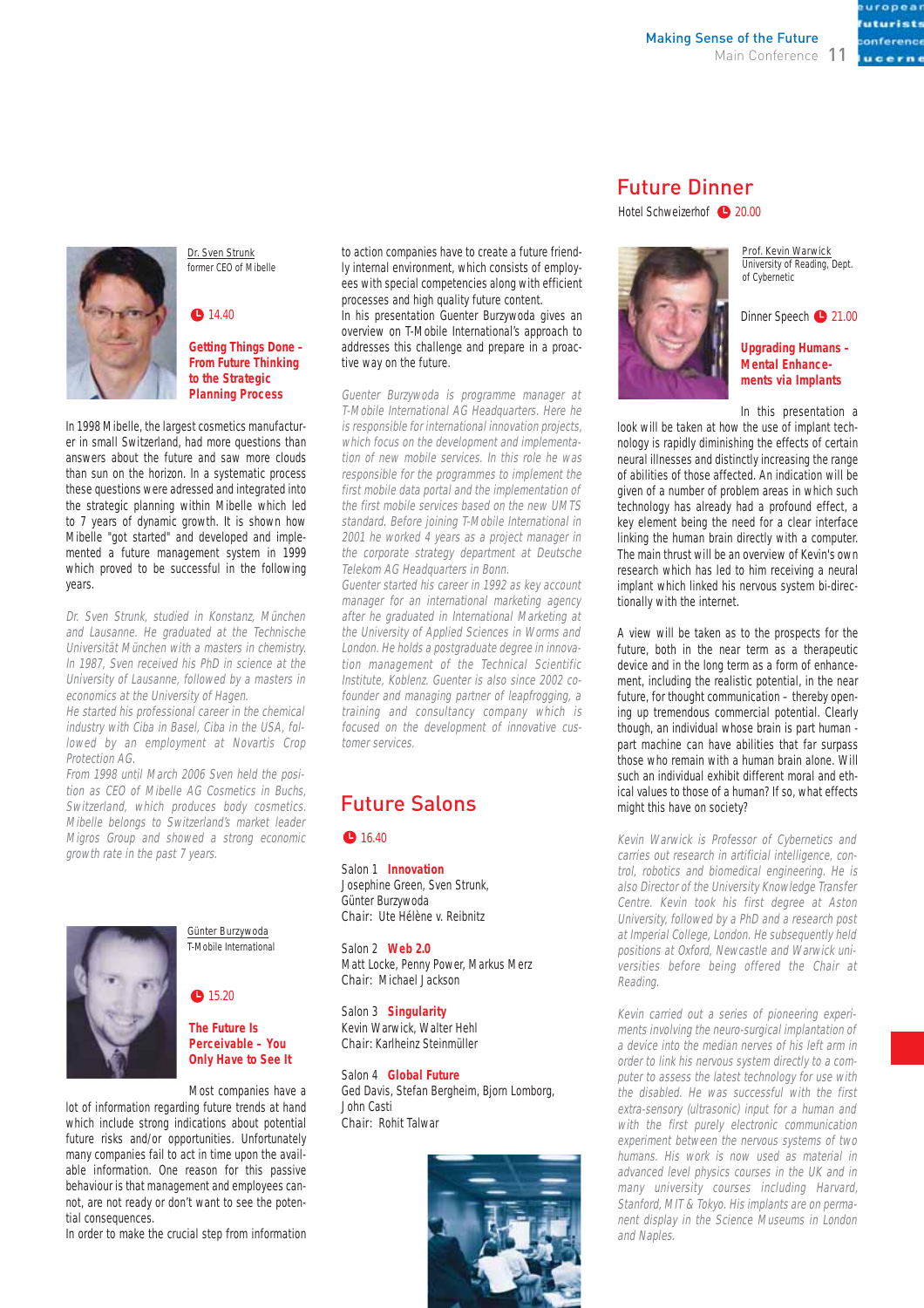europea futurist conference lucern

12 Main Conference Making Sense of the Future



#### New Business Models & Social Practises 2<sup>nd</sup> Day Main Conference



Dr. Walter Hehl IBM Research

 $9.10$ 

**Global Outlook: Status and Trends in IT as Viewed by IBM Research**

The talk is based on the Global Technology Outlook 2006 (GTO) of IBM Research, an annually updated vision of the future of IT. Although limiters in chip performance are visible, the technology progress will continue and confirm the 'singularity' in cultural history. Progress on the low end will lead to the proliferation of sensors and, functionally, to eventdriven systems which became active and will extend globally, from finance systems and video surveillance systems to multi-user games (MMORPG's). Software is going through rapid evolution at all levels - from foundation, enterprise services to "Web 2.0": Mainly driven by 'community effects' such as Eclipse.org or Wiki's, a new level of flexibility is developing. And, last not least, the dematerialization and commodization of parts of IT lead to an emphasis on social and human aspects of IT and support of people by IT-services and IT develop to a key issue.

Walter Hehl holds a PhD in Natural Sciences. He is currently the content manager of the 'Industry Solutions Lab Zürich'. This Lab is the European executive briefing center of the Research Division of IBM and a global meeting place of executives and politicians with IBM researchers and consultants. He started his career at IBM's development laboratory in Böblingen (Germany). He became the content manager for IBM's European Industry Solutions Lab in Stuttgart, then in the IBM Research Lab Zurich. He is responsible for the technologies and solutions used to represent actual trends in IBM Research and in the industry. His special interests are the trends in technologies and the management of innovation in large enterprises and in the society.



Matt Locke Head of Innovation, BBC New Media

● 9.45

#### **Open Innovation at the BBC**

As internet technologies are maturing and adop-

tion levels are now in the majority, the landscape of innovation is changing. We are moving from a

world of long-term R&D that was primarily located in research labs and academia, to a vast distributed network of "lead-users", who innovate via collaborative social networks. Matt Locke will talk about how the BBC is responding to this new innovation landscape, and describe various pilot projects including Backstage and Innovation Labs.

Matt Locke is Head of Innovation for BBC New Media & Technology. He is responsible for developing and running research programmes within the BBC and with external partners, including developing academic and industry partnerships, and developing open innovation initiatives like http://backstage.bbc.co.uk and http://open.bbc. co.uk/labs/. Before that, he was Head of Creative Research & Development within the same division. Creative R&D worked with New Media production teams across the BBC on mid to long term innovation development, helping analyse trends and develop product and service ideas for 3-5 years out. The Dark House - an interactive radio horror story jointly developed from an Innovation Lab with Radio Drama, Radio & Music Interactive & Radio 4 –won the Technical Innovation prize in the 2004 Interactive BAFTA awards.

He is a regular participant on working groups and advisory boards for other public sector projects and organisations. Before joining the BBC, Matt worked as a curator and writer, specialising in the social adoption of technology and the cultural impact of digital technology, and still continues to write regularly about these themes for journals, websites and his own site at www.test.org.uk



Markus Merz Founder and Maintainer OScar-Project

#### • 10.50

#### **The OScar Project – Reinvent Mobility**

It is the goal of the OScar Project to develop

a car according to Open Source principles. In the maintainer's opinion, a car is not a vehicle full of high-tech gadgets. Instead, the OScar Team is looking for a simple and functional concept to spread mobility. Form follows function.

Apart from that, OScar is not just a car. It is about new ways of mobility and the spreading of the Open Source idea in the real (physical) world. On the website, you will find a great community of developers and drivers who want to invent mobility new and together. The project started in 1999. In December 2005, it reached release 0.2. Starting in 2006, everyone is welcome to participate.

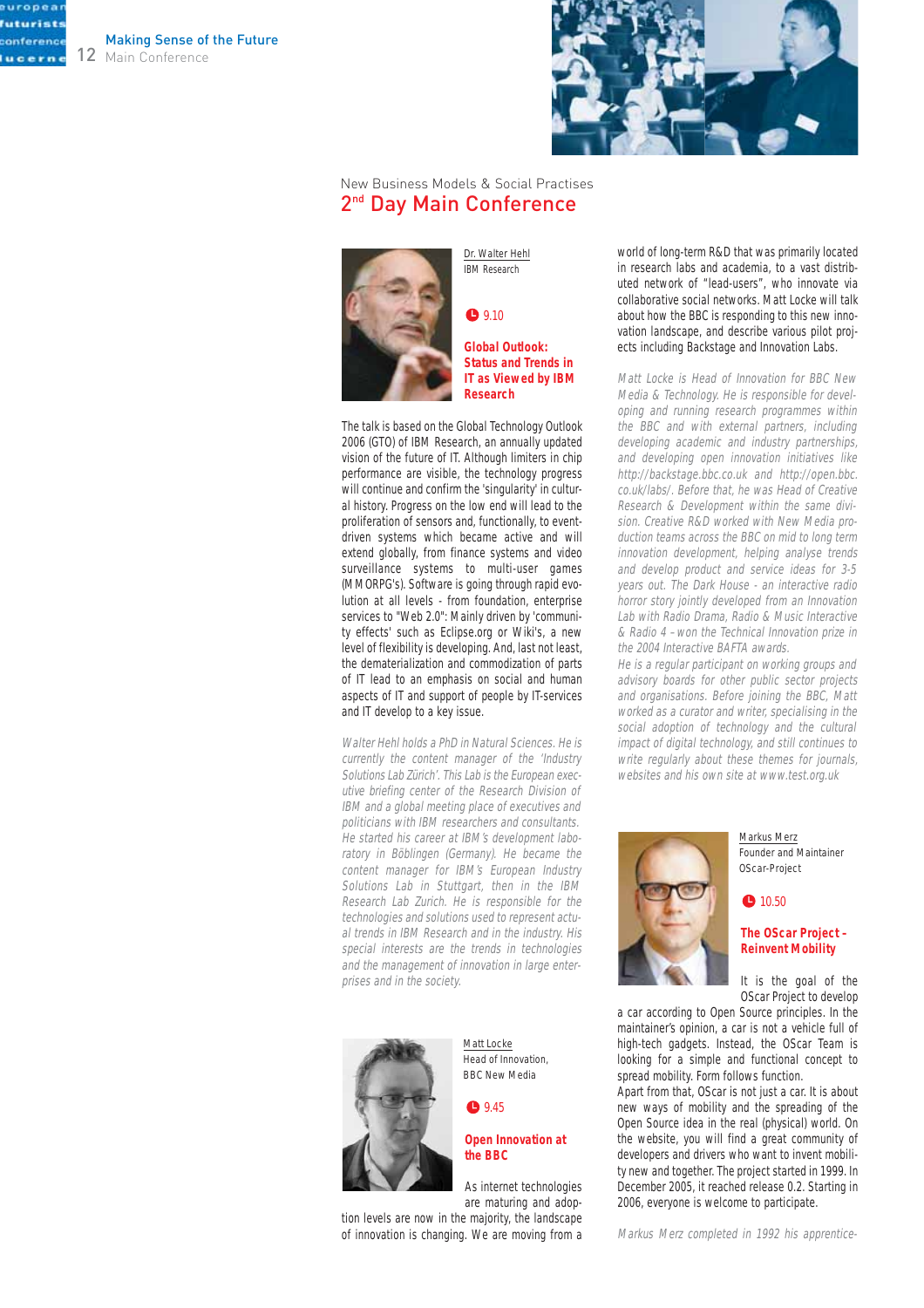onference ucerne

ship in agriculture in Bavaria, Germany, followed by an internship in Upstate New York. From 1993- 1994 he studied Ecological Agriculture in Landshut / Schönbrunn. In 1994 Markus became Project Manager at BMW, responsible for Production and International Marketing.

1998 he founded monocom, merz and friends – an international communications agency.

Since 1999, he is the founder and maintainer of theoscarproject.org, a project to develop a car according to the open source principles.



## **1**1.25

Matthias Horx Zukunftsinstitut, Frankfurt/Wien

#### **The Art and Misery of Prediction**

Futurism is surrounded by bizarre misunder-

standings and wild expectations. While a lot of futurists today deny their ability to predict, a media-influenced public and ever more demanding customers ask exactly for this: precise, spectacular forecasts about everything. For the futurist this causes an unsolvable dilemma: If he does his job responsibly, he is out of business, because nobody is fascinated. If he "talks in tongues", he will be listened to, but at the price of becoming a clown and entertainer.

This speech analyses the different roles of predictors, gurus, forecasters and cool hunters with a lot of funny and serious examples. Main thesis: The business of forecasting is shifting from "Prediction" to "Changing MINDSETS". From Scenario-Projects to continuous Awareness Systems, which can be implemented in politics, business and personal life.

Matthias Horx is the most influental trend analyst and futurist in the German-speaking world. He studied sociology in Frankfurt and in the 1980's he embarked on a career in journalism. In 1992, he co- founded the TRENDBÜRO Hamburg agency. For more than 20 years, he has been avidly following the change processes in our society. He looks at how values have changed, and analyzes new technologies and the culture among today's youth. He examines changes in product aesthetics, and what people consider to be "style." Time and time

again, he has to look at the major trends of our times: globalization, individualization, the information society. Matthias Horx now works as a consultant for well-known companies, runs his own Zukunftsinstitut with offices in Frankfurt and Vienna.

Matthias Horx is member of the advisory board of the European Futurists Conference Lucerne.



Copenhagen Business School

Prof. Bjorn Lomborg

#### $12.00$

**How to Choose the Future: The Copenhagen Consensus Priorities**

The Copenhagen Consensus make us prioritize our spending. It essentially asks: "If you had \$50 billion to do good, what would you do first?" This approach has been used for world priorities with Nobel Laureates and UN ambassadors, and we're working to set priorities for Latin America and the EU environment. To make priorities we need to value changes in long-term projections – and this is where economists need the input from futurists.

Bjorn Lomborg is adjunct professor at the Copenhagen Business School, and author of the best-selling "The Sceptical Environmentalist", where he challenges our understanding of the environment, and points out how we need to focus our attention on the most important problems first. His book has been published in the major languages around the world and he is a frequent participant in the current debate. In May 2004 he organised the "Copenhagen Consensus" which brought together some of the world's top economists. Here they prioritised the best opportunities to the world's big challenges, essentially answering the question: If we want to do good, where should we start?

Bjorn Lomborg was named one of the 100 globally most influential people by Time magazine in April 2004. Foreign Policy and Prospect Magazine had him listed as the world's 14th most influential intellectual in October 2005.



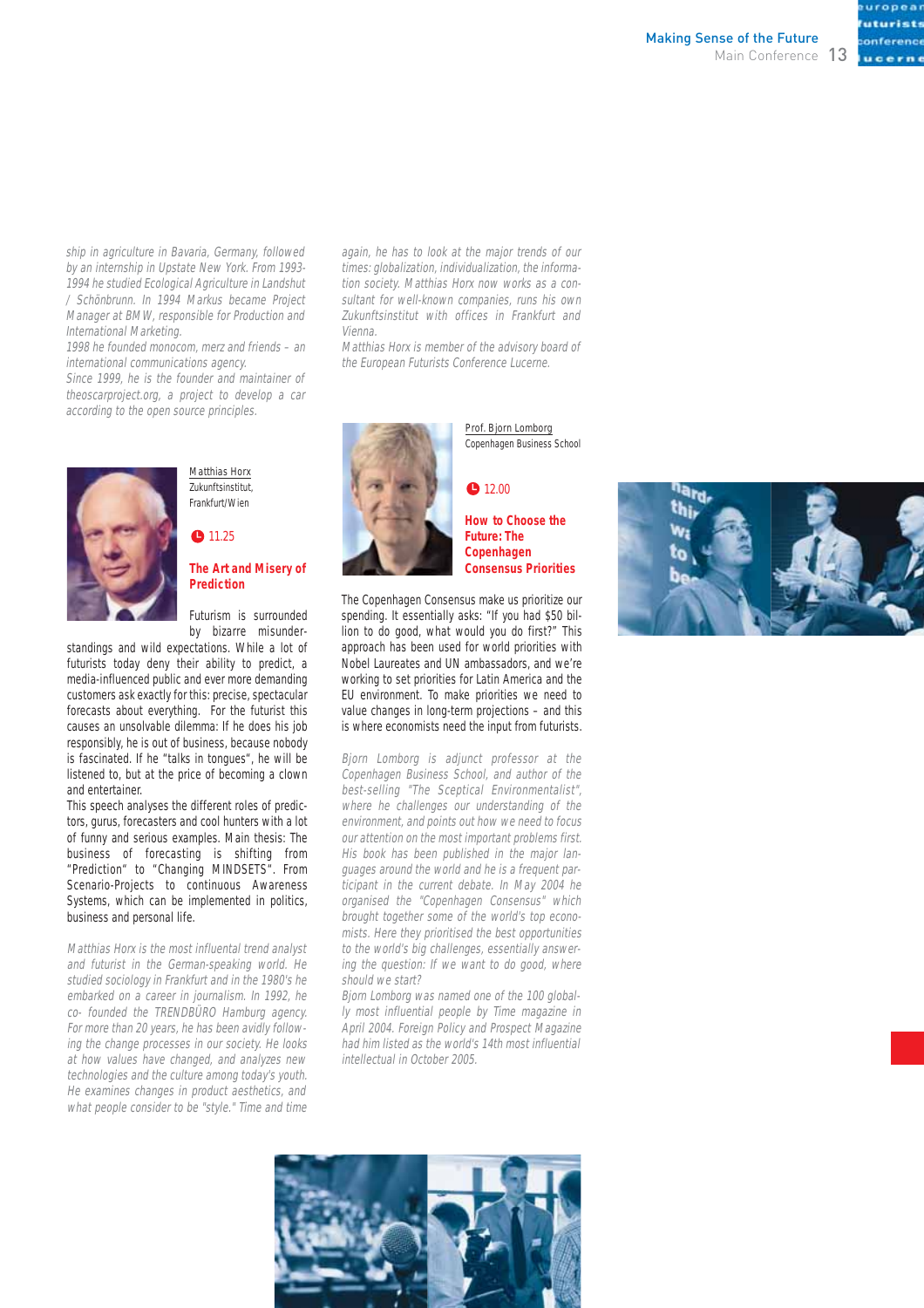



### Alternative Programme Future Seminars

uropea **futurists** conference lucerne

> **Who should attend:** The Future Seminars are an opportunity for marketers, innovators, strategists, and media professionals.

> The Future Seminars are presented by private partners of the European Futurists Conference.

> Attention! Some of the Future Seminars take place at the same time as the Pre-Conference.

Britain and the USA and is author of the recent books Der ZukunftsManager – Wie Sie Marktchancen vor Ihren Mitbewerbern erkennen und nutzen (The Future Manager – How to perceive and seize opportunities before your competitor) and Das ZukunftsRadar (The Future Radar – Trends, Technologies and Issues of the Future). Pero Micic is consultant to many of the worlds leading companies. He helps them to systematically elaborate and analyze future scenarios, to perceive and to seize future opportunities at a very early point and to implement FutureManagement in the management process. Micic and his FutureManagementGroup develop and provide methodologies, workshops, studies and services for FutureManagement and thus set links from futures research to practical business.

#### Kairos Future AB



#### $14.00 - 17.30$ **Future-Based Innovation & The MeWe Generation**

This Future Seminar consists of two integrated parts, a presentation of the "next generation", the MeWe Generation born in the 1980s, and the possible consequences for consumer industry, employers, politics and civil society and an introduction to tools and techniques that could be used to turn consumer and business trends into profitable innovations.

It is aimed at those whose task is to turn trends and futures insight into business insight, innovation and growth.

The first part will be based on a number of surveys and studies conducted by Kairos Future during recent years, among them Nordic Youth, European Youth and the Future of TV. The MeWe Generation was born in the mid-80s and raised during the turbulent 1990s and early 2000s. They are born individualists, but no hard-core egoists. They put friends first and value collective solutions, and they distrust everything and everyone they consider to be superficial. It is an opportunity maximizing generation who considers everything but friends a

means for opportunity maximization. Technology is about gadgets to keep their herd (which is huge) together. Work and consumption are platforms for self-realization. As global forerunners the MeWes will definitely challenge old perceptions in business as well as in politics.

During the second part of the Future Seminar, perspectives as well as specific tools that could be used to accelerate the innovation process, using consumer as well as broader social trends as innovation source will be introduced. The framework of the session is drawn from Kairos Future's TAIDAmethod presented in the book Scenario Planning – the Link Between Future and Strategy.

Kairos Future is an international futures research and strategy consulting firm specializing in four areas: Consumer, Marketing & Innovation; Leadership, Work & Change; Society & Mega-Trends; Travel & Tourism.



Dr. Mats Lindgren CEO and Partner

Hans Bandhold Senior Consultant and Partner

Mats Lindgren is the founder and CEO of Kairos Future and head of its Futures Research Division. Mats has been involved in youth research since 1990.

Hans Bandhold is chairman of the board and senior partner at Kairos Future, and head of its strategy divison. Hans is the architect behind TAIDAlabs™ – unique settings where executives together with futurists and strategists identify and evaluate strategies that meet future demands. He is also co-author of the book "Scenario Planning – the Link Between Future and Strategy".

FutureManagementGroup



#### Management How to See More of **the Future with a Practical Toolset**

 $\bullet$  8.30 – 12.30

Learn how to design and manage a fully integrated process for foresight and future management with the Eltville Model which has proved its quality and practicability in hundreds of projects. You will get familiar with a process model and a thinking model which serves as a mental map that covers the whole field of foresight and future management.

Visit www.FutureManagementGroup.com/efcl. Who should attend: Apply for invitation at www.FutureManagementGroup.com/efcl



Pero Micic FutureManagementGroup, President of the Advisory Board European Futurists Conference Lucerne

Pero Micic is the president of the advisory board of the European Futurists Conference Lucerne.

Pero is internationally known as an expert for FutureManagement. He is chairman of Future-ManagementGroup AG and president of the Institute for Future-Management in Eltville, Germany since 1991. Pero Micic studied economics and future studies in Germany, Great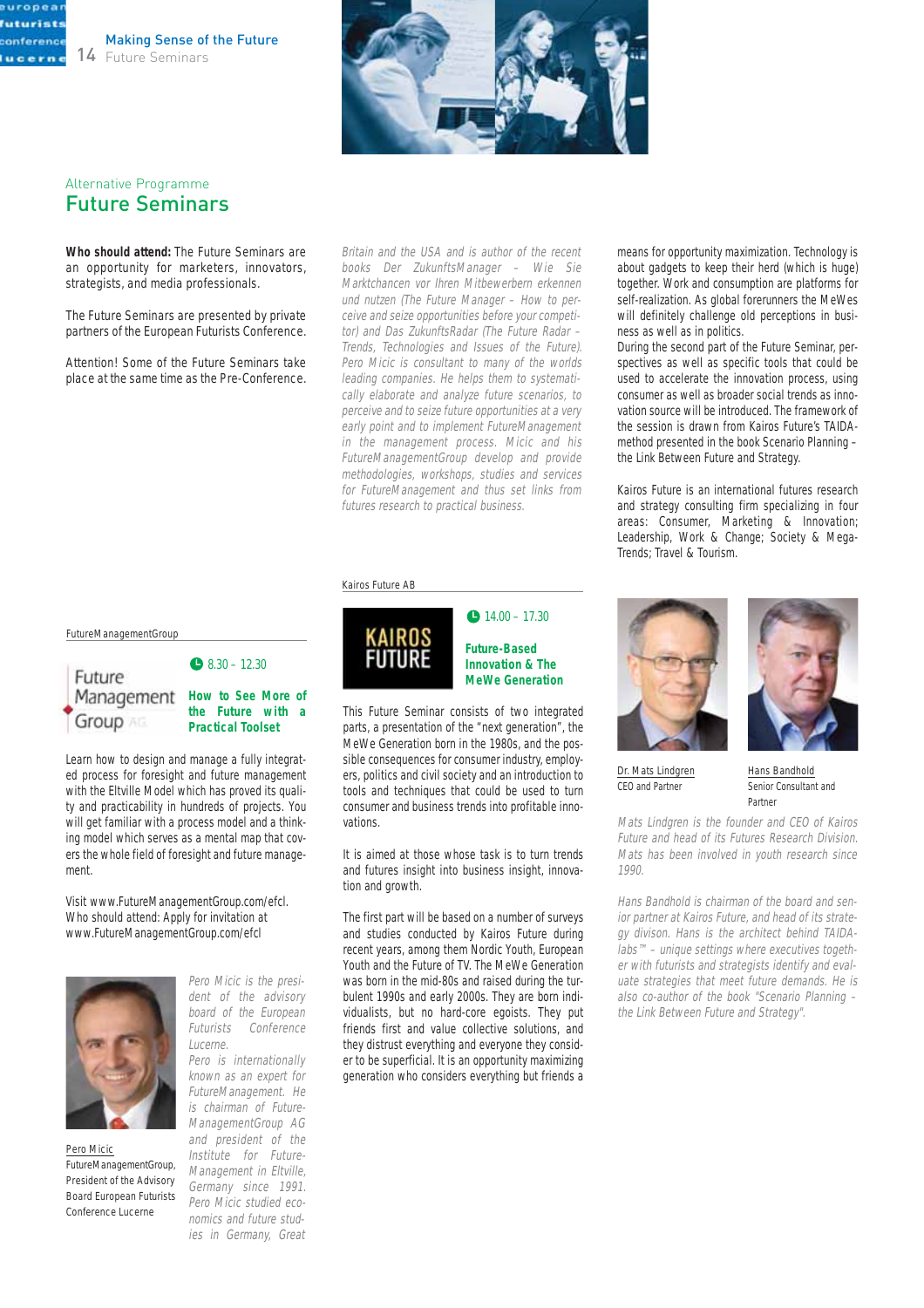Shaping Tomorrow / ROOS Büro für kulturelle Innovation



**ROOS Büro für kulturelle Innovation**

#### $14.00 - 17.30$

#### **Profiting from Tomorrow by Anticipating the Future**

Shaping Tomorrow is currently undertaking a revolutionary Horizon Scanning programme with a global oil giant. The workshop will describe the programme, its objectives, methodologies and results to date. It will provide a hands on look at the methodology which is Internet based and grounded in classic environmental scanning theory. The implications for the extension of this project to other major corporations will be discussed. The possibilities for both internal and external collaborative efforts to advance corporate horizon scanning, strategic thinking, and change management will be demonstrated.



Dr. Michael Jackson is a Founder Member and Chairman of Shaping Tomorrow. He advises businesses on dramatically improving their competitiveness through pioneering work on practical Sustainable Business Strategies. With over 30 years' experience in Business Management in the UK, North America and

Dr. Michael Jackson CEO Shaping Tomorrow

Europe, he has significant exposure to corporate banking and consumer finance and, latterly, futuring. Mike was Chief Executive of Birmingham Midshires Building Society between 1990 and 1998 where he achieved a dramatic change for the better in the Society´s fortunes moving from near oblivion to a highly profitable, customer led and multiple-award winning business in just eight years. He was previously a Senior Vice President with Bank of America who he joined in 1986. He studied at Salford University, Manchester, and holds a Bachelor of Science in Electronics and a U.S. accredited MBA in Operations Research. Michael Jackson is member of the advisory board of the European Futurists Conference Lucerne.

#### Philips (for media only)



#### **PHILIPS Strategic Foresight at Philips: Developing Future Value**

Josephine Green, Director of Trends & Strategy at Philips Design, will give some insights into future thinking and practice at Philips: How is the Dutch company Philips tracking future trends aimed at developing products, services and systems that people really want - not today, but tomorrow, in about 10 years from now? In Philips Design researchers, from the field of futures, social and human studies, are researching socio-cultural changes, emerging values, needs and behaviours of people. Josephine will show how this information is used at Philips to drive future innovation and growth - both globally and locally - and how new concepts are developed.



Josephine Green Director Trends & Strategy Philips Design, Eindhoven

England. She has worked both in International Sales and Marketing and in Futures and Social Research for Advanced Strategy. Since 1997 she is Senior Director of Trends and Strategy at Philips Design, Royal Philips Electronics. She is responsible for directing research into

Josephine Green studied history and politics at Warwick University in

Society, Cultures and People and its implementation into the Strategic Futures Programme.

This Programme helps customers think about and implement a human focussed approach to innovation and new value creation. The programme researches emerging socio-cultural values, new technologies and new business models, identifies strategic opportunities and articulates these through design.

#### Alternative Programme Future Seminars

|                       | Wednesday, November 22, 2006                                                                                                     |
|-----------------------|----------------------------------------------------------------------------------------------------------------------------------|
| 8.30<br>till<br>12.30 | How to See More of the Future with a<br><b>Practical Toolset</b><br>FutureManagementGroup, Eltville<br>(prior to Pre-Conference) |
| 14.00<br>till         | <b>Future-Based Innovation &amp; The MeWe</b><br>Generation                                                                      |
| 17.30                 | Kairos Future AB. Stockholm                                                                                                      |
| 14.00<br>till         | <b>Profiting from Tomorrow by Anticipating</b><br>the Future                                                                     |
| 17.30                 | Shaping Tomorrow, London &<br>ROOS Büro für kulturelle Innovation, Lucerne                                                       |
| 16.00                 | <b>Strategic Foresight at Philips:</b>                                                                                           |

**Developing Future Value**  till

Philips, Eindhoven (for media only) 17.00